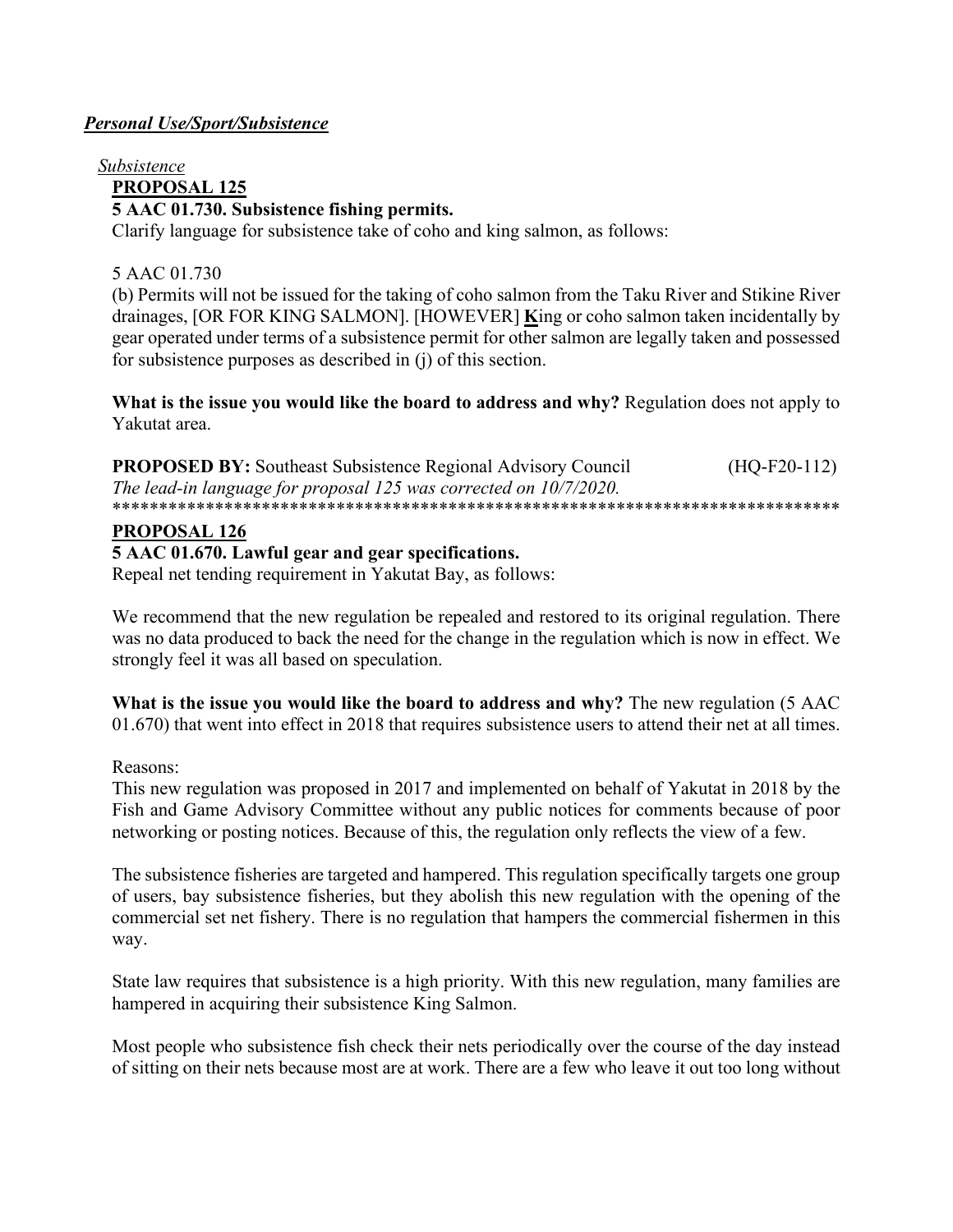checking it, but it is a very small fraction of all who subsistence fish for Chinooks, and the majority should not be penalized for those few.

There is no data collected that shows this regulation would help save any salmon or how much salmon is taken by marine mammals such as the sea lions or seal. As many know, the troll fishermen lose their kings to sea lions off their hooks, and the commercial fishermen lose their kings to the seals and sea lions on a daily basis, but the subsistence users are the only ones targeted by this regulation.

| <b>PROPOSED BY:</b> Yak-Tat Kwaan, Inc. | $(HQ-F20-127)$ |
|-----------------------------------------|----------------|
|                                         |                |

### **PROPOSAL 127**

#### **5 AAC 01.670. Lawful gear and specifications.**

Repeal net tending requirement in Yakutat Bay, as follows:

Repeal the new restrictions that require subsistence fishers to be at the set net site at all times. Most subsistence fishers place their nets close to their homes where they can leave a skiff anchored close to the net and attend it regularly during the day.

Repeal the new restrictions **(**5 AAC 01.670) and manage subsistence fishing the same as commercial fishing, by requiring fishers to be at the set gillnet **site** at all times.

**What is the issue you would like the board to address and why?** Proposal to repeal new restrictions requiring subsistence salmon fishing permit holder to attend set net gillnets, at all times, in Yakutat Bay.

The new restrictions in Yakutat Bay require subsistence users to attend gill nets at all times, in April and May, has almost completely eliminated the spring king harvest for subsistence users. Subsistence fishers catch on average less than 1 fish per day with most coming over night. Fishers cannot reasonably sit on nets all day and all night to catch less than 1 fish.

The Yakutat Tlingit Tribe believes the Board of Fisheries did not consider or expect this change in regulations to almost eliminate subsistence harvest of spring Kings. The Kings harvested in April and May are one of the most important subsistence foods taken by local residents.

This loss of spring Kings to our tribal members fails to provide the priority for subsistence the law requires. While subsistence users suffer the loss on average of 200 Kings annually, a newly established troll fishery is harvesting the same fish on a 1,000 fish quota, and the commercial set gill net fishery is not required to attend nets at all times, even though fish are much more abundant during the fishery. They are only required to be at the set net site. This is no way to provide a priority for subsistence.

Most tribal members were not aware that these restrictions were being considered. The local Fish and Game Advisory Committee did a poor job informing the public on such an important proposal. The committee failed to adequately inform the public.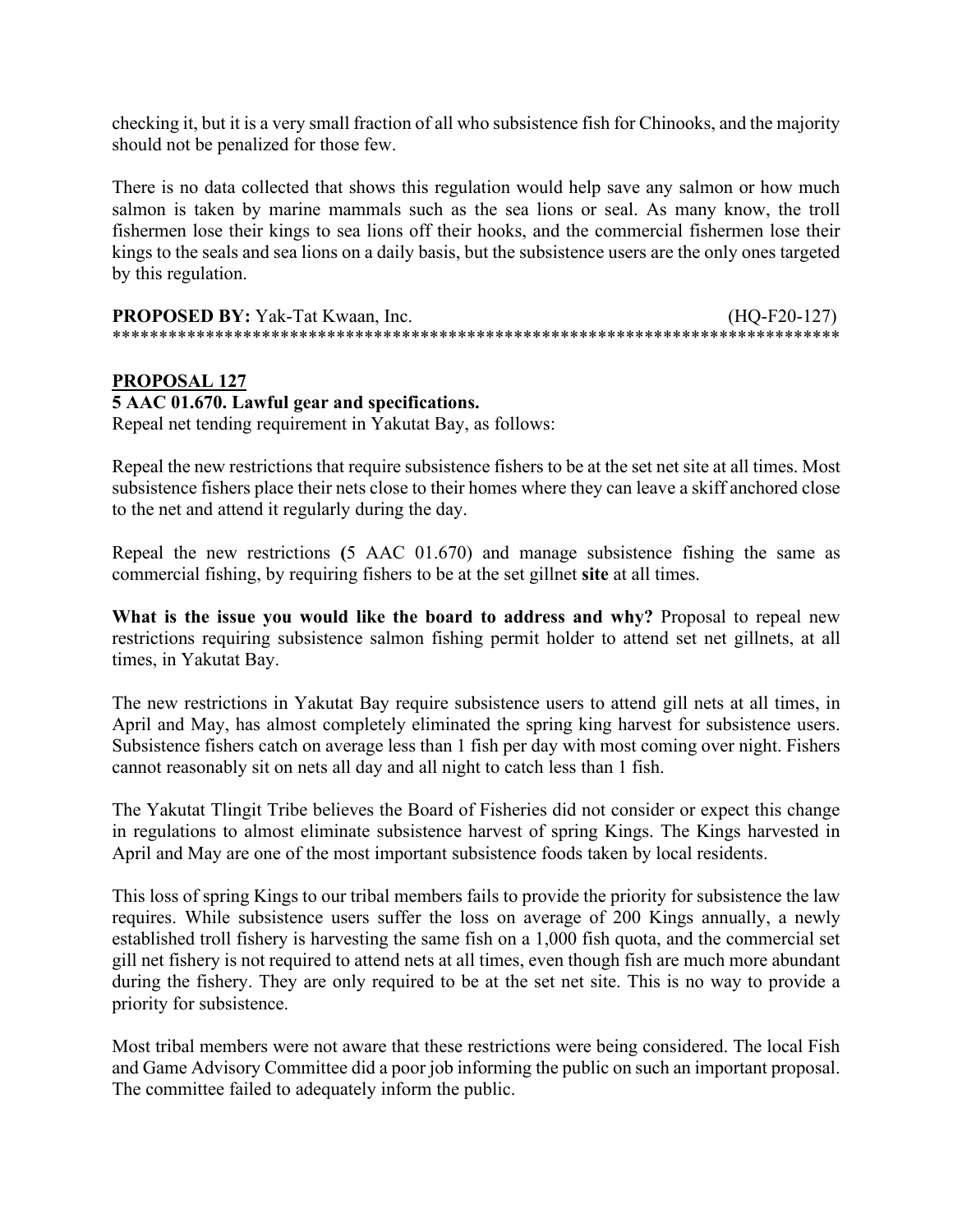If this problem is not solved: Our tribal members and other subsistence users will continue to be denied one of the most important subsistence foods harvested by this community. The subsistence lifestyle treasured by this community will forever be damaged.

**PROPOSED BY:** Yakutat Tlingit Tribe (EF-F20-101, HQ-F20-128) \*\*\*\*\*\*\*\*\*\*\*\*\*\*\*\*\*\*\*\*\*\*\*\*\*\*\*\*\*\*\*\*\*\*\*\*\*\*\*\*\*\*\*\*\*\*\*\*\*\*\*\*\*\*\*\*\*\*\*\*\*\*\*\*\*\*\*\*\*\*\*\*\*\*\*\*\*\*

## **PROPOSAL 128**

# **5 AAC 01.720. Lawful gear and gear specifications.**

Allow use of set gillnets in all Southeast Alaska area subsistence salmon fisheries, as follows:

Fish may be taken by gear listed in 5 AAC 01.010(a) except as may be restricted under the terms of a subsistence fishing permit and except as follows:

(1) in District 13, Redoubt Bay, gillnet or seine gear may not be used to take salmon in any waters of the bay closed to commercial salmon fishing;

(2) a set gillnet **[MAY NOT BE]** used to take salmon **may only be anchored or fixed at one end** except;

(A) the mainstream and side channels, but not the tributaries, of the Chilkat River from the terminus to one mile upstream of Wells Bridge; and

(B) District 5 in Shipley Bay, not more than 100 yards from the terminus of Shipley Creek;

**What is the issue you would like the board to address and why?** The intent of the proposal is to allow subsistence users to use set gillnets when harvesting salmon. The proposed regulation allows set gillnets to be anchored only at one end, which has the effect of requiring nets to be closely attended. The current regulation prohibiting set gillnets is unnecessarily restrictive, as subsistence users should be allowed to use the most efficient legal gear type available to them. In particular, allowing the use of set gillnets will allow people to fish alone more effectively. Managers will still be able to use permit restrictions to address issues at specific sites.

#### **PROPOSED BY:** Southeast Subsistence Regional Advisory Council (HO-F20-110) \*\*\*\*\*\*\*\*\*\*\*\*\*\*\*\*\*\*\*\*\*\*\*\*\*\*\*\*\*\*\*\*\*\*\*\*\*\*\*\*\*\*\*\*\*\*\*\*\*\*\*\*\*\*\*\*\*\*\*\*\*\*\*\*\*\*\*\*\*\*\*\*\*\*\*\*\*\*

### **PROPOSAL 129**

### **5 AAC 01.725. Waters closed to subsistence fishing and 5 AAC 01.745. Subsistence bag and possession limits; annual limits.**

Modify closed waters and remove coho salmon annual limit for the Klawock River, as follows:

Allow for customary & traditional harvest of Coho to also occur beyond the Klawock River bridge to the Klawock River estuary from August 15-September 30. Change annual harvest of forty (40) Coho annually to twenty (20) Coho per day per resident.

Draft Regulatory Language:

Waters closed to subsistence fishing. (a) Salmon may not be taken for subsistence purposes in: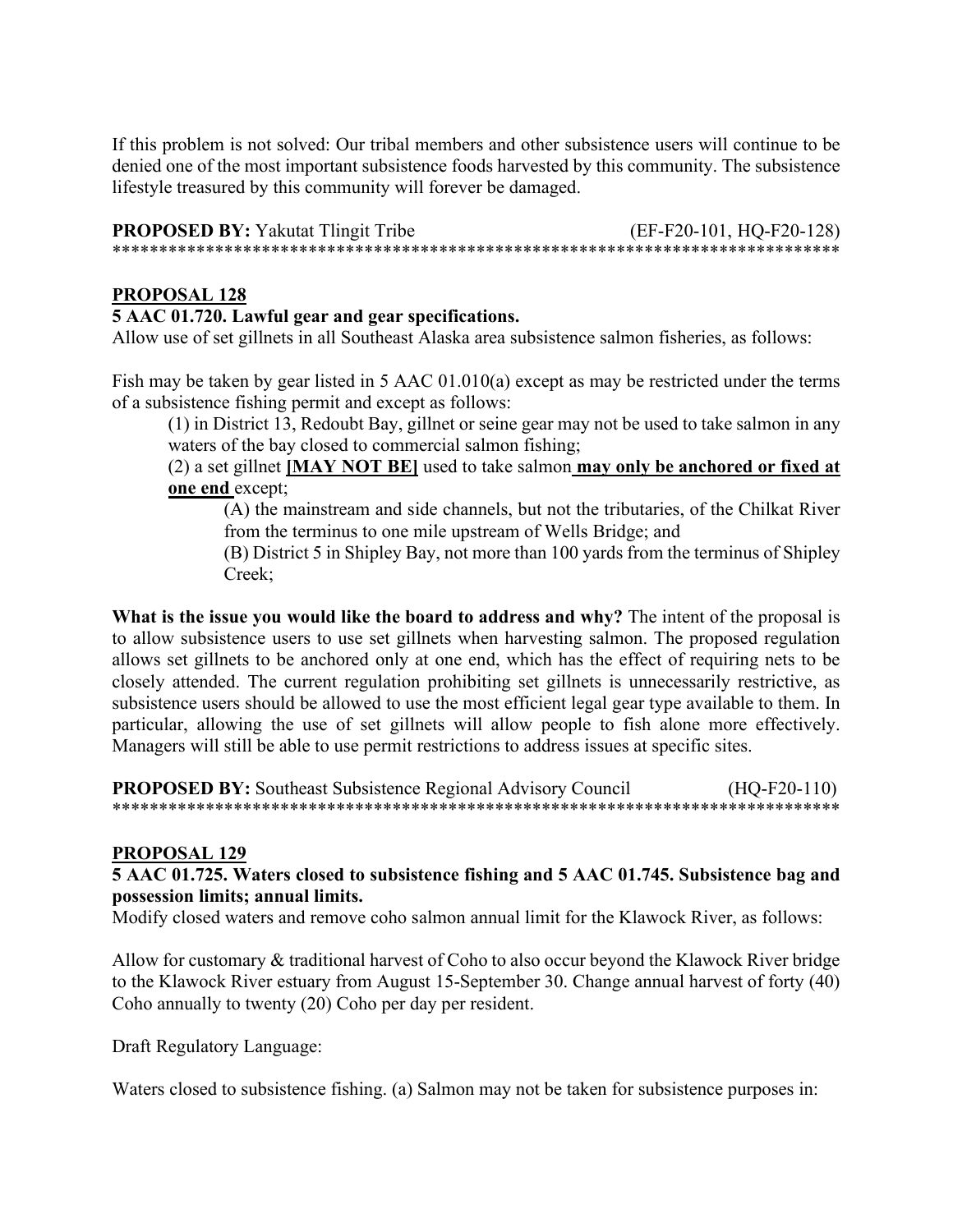(1) the Klawock River drainage upstream of the Klawock River Bridge; except for subsistence caught Coho from August 15-September 30. Daily limit shall be twenty (20) coho with no annual limit.

**What is the issue you would like the board to address and why?** Hatchery coho have become abundant on the Klawock River.

Coho harvest has a boundary that doesn't meet the needs of customary & traditional harvesting for rural residents. Restricting harvest of abundant hatchery Coho.

**PROPOSED BY:** Klawock Fish and Game Advisory Committee (HQ-F20-056) \*\*\*\*\*\*\*\*\*\*\*\*\*\*\*\*\*\*\*\*\*\*\*\*\*\*\*\*\*\*\*\*\*\*\*\*\*\*\*\*\*\*\*\*\*\*\*\*\*\*\*\*\*\*\*\*\*\*\*\*\*\*\*\*\*\*\*\*\*\*\*\*\*\*\*\*\*\*

# **PROPOSAL 130**

#### **5 AAC 01.710. Fishing seasons.**

Modify fishing times and locations for subsistence salmon fishery in the Klawock River and Lake, as follows:

From July 10 through July 31 annually, sockeye salmon may be taken in the waters of Klawock Harbor enclosed by a line from the northernmost tip of Klawock Island at 55° 33.47' N. lat., 133° 05.96' W. long., the Klawock River, and Klawock Lake only from 12:01 am Monday until 11:59 pm Friday.

**What is the issue you would like the board to address and why?** Harvest dates for wild stock sockeye on the Klawock River. Rural residents are having difficulties with annual harvest of sockeye in the Klawock River because of low wild stock escapement. Past sockeye harvesting started in June in the 1990's. By 2000's, effective harvesting occurred later in the harvest season. Having our starting and ending dates from Monday-Friday will also help with customary & traditional harvest of sockeye and increase food security. This will also relieve stress on initial run of wild stock sockeye in the Klawock River.

**PROPOSED BY:** Klawock Fish and Game Advisory Committee (HO-F20-055) \*\*\*\*\*\*\*\*\*\*\*\*\*\*\*\*\*\*\*\*\*\*\*\*\*\*\*\*\*\*\*\*\*\*\*\*\*\*\*\*\*\*\*\*\*\*\*\*\*\*\*\*\*\*\*\*\*\*\*\*\*\*\*\*\*\*\*\*\*\*\*\*\*\*\*\*\*\*

### **PROPOSAL 131**

#### **5 AAC 01.760. Redoubt Bay and Lake Sockeye Salmon Fisheries Management Plan.**

Modify fishing area and add hand purse seine as legal gear for the Redoubt Bay and Lake subsistence salmon fishery, as follows:

Allow the use of beach and hand purse seines within approximately 100 yards from the base of the falls when the projected total escapement is greater than 40,000 fish.

5 AAC 01.760 (e)The following provisions apply to the department issuance of community harvest permits for the Redoubt Bay community harvest area described as the waters of Redoubt Bay that are [SOUTH OF 56° 54.71' N. LAT. AND WEST OF 135° 18.88' W. LONG] **north (seaward)**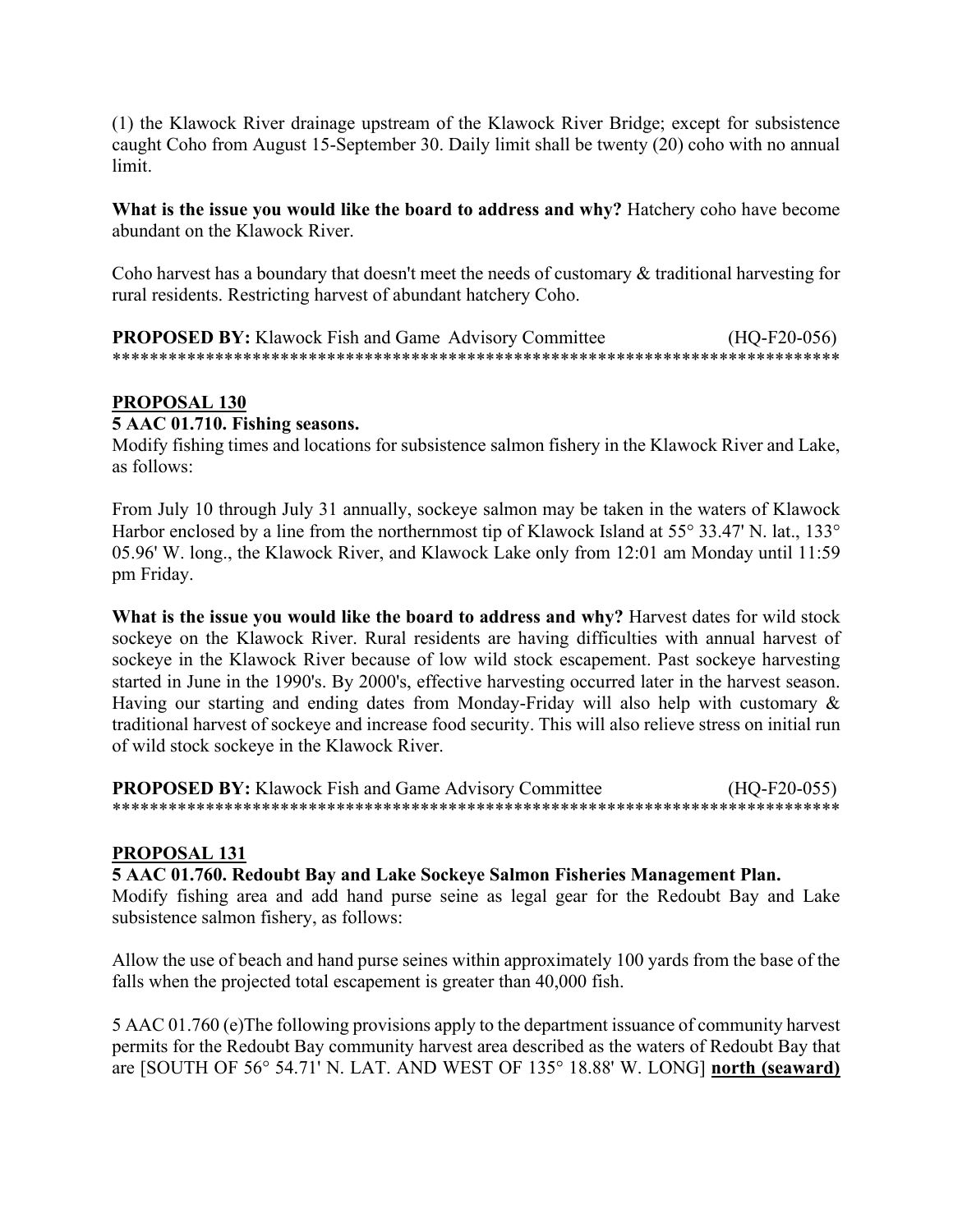# **of a line approximately 100 yards from the base of the falls as marked by ADF&G regulatory markers.**

5 AAC 01.760 (e)(6) for the purposes of this section, the legal gear for harvest under a community harvest permit are a beach seine, **hand purse seine,** dip net, gaff, spear, and a hook and line attached to a rod or pole.

**What is the issue you would like the board to address and why?** Large sockeye returns to Redoubt Lake over the last several years have triggered the issuance of a community harvest permit for the harvest of Redoubt sockeye. Unfortunately, three harvest attempts in the last two years has only netted two sockeye. The waters open to the use of a community harvest permit are at the mouth of the bay and a significant distance from the effluent waters of Redoubt Lake.

What would happen if nothing is changed?Continued underutilization of the resource due to lost harvest opportunities for the Sitka Tribe.

What are other solutions you considered? Why did you reject them? This is a unique situation that can only be addressed through the adjustment of legal fishing boundaries and the allowance of additional gear types.

**PROPOSED BY:** Sitka Tribe of Alaska (HQ-F20-094) \*\*\*\*\*\*\*\*\*\*\*\*\*\*\*\*\*\*\*\*\*\*\*\*\*\*\*\*\*\*\*\*\*\*\*\*\*\*\*\*\*\*\*\*\*\*\*\*\*\*\*\*\*\*\*\*\*\*\*\*\*\*\*\*\*\*\*\*\*\*\*\*\*\*\*\*\*\*

# **PROPOSAL 132**

### **5 AAC 01.760. Redoubt Bay and Lake Sockeye Salmon Fisheries Management Plan.**

Prohibit the use of spears in Redoubt Bay and Lake subsistence fishery from June 21 to August 1, as follows:

No person may remain immersed in either salt or fresh water between the falls side of the snagging boundary and the weir at Redoubt Lake during subsistence harvest June 21—August 1.

**What is the issue you would like the board to address and why?** Snorkelers with spear guns have been swimming in the small (South) pool below the falls during the Redoubt Lake sockeye run. They panic the fish, scattering them in the way a seal does when it comes in hunting, but for a much longer time, since the snorkelers are in there continuously for an hour or so. After a seal incursion, the fish do not resume moving up to the falls for half an hour. It's the same after a snorkeler swims in the pool, unless another snorkeler decides to enter. For an hour, fishing is impossible.

While snorkelers are in the pool, they ruin dipnetting because the fish are scattered and panicked; they ruin rod fishing both by panicking the fish and by interfering with casting; and they interfere with boats moving in to drop off dipnetters on the south shore. In short, snorkelers ruin fishing for every subsistence harvester.

As a matter of observation over five years, snorkelers do not catch fish either reliably or in any noticeable quantity. Swimming with a spear gun was not contemplated under the permitted gear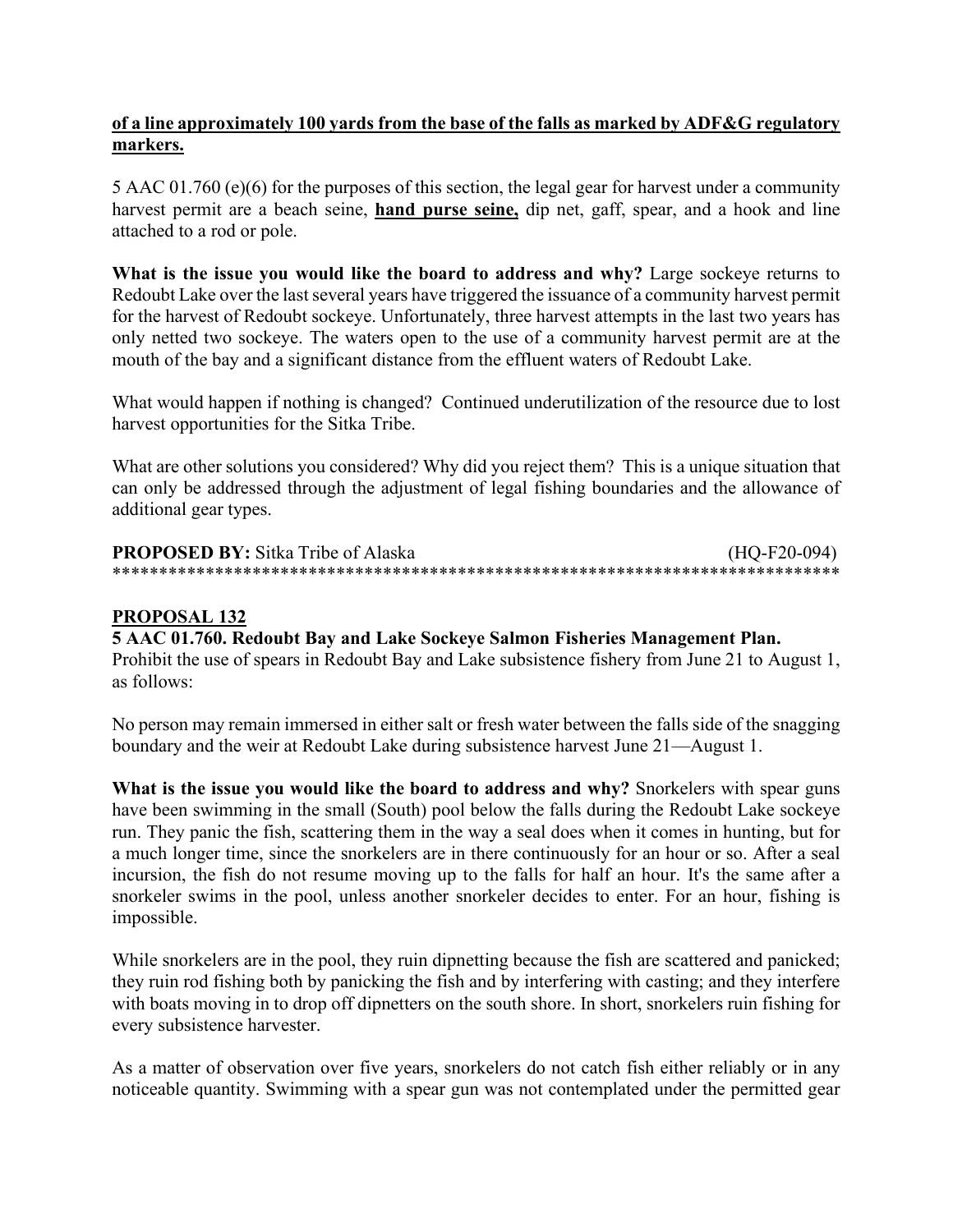technique of taking fish with a spear. In fact, a spear gun is not a permitted method of harvest, according to the subsistence definition of a spear: the projectile is not "operated by hand" any more than a crossbow bolt is.

Spear fishing with a spear gun can be dangerous to fishers, observers, and personnel monitoring the fishery. I have seen a subsistence fisher find himself on the wrong end of a cocked, loaded spear gun wielded by a clueless snorkeler.

| <b>PROPOSED BY: Floyd Tomkins</b> | $(EF-F20-006)$ |
|-----------------------------------|----------------|
|                                   |                |

# **PROPOSAL 133**

#### **5 AAC 01.760. Redoubt Bay and Lake Sockeye Salmon Fisheries Management Plan.**

Allow the use of seine and gillnet gear in the waters of Redoubt Bay that are open to commercial salmon fishing, as follows:

5 AAC 01.760(b)(1)(B) is amended to read:

(B) by gaff, spear, dip net, **seine, gillnet,** and a hook and line attached to a rod or pole;

**What is the issue you would like the board to address and why?** There are two conflicting regulations concerning the use of seine and gillnet gear in the Redoubt Bay subsistence salmon fishery**.** 5 AAC 01.720(a)(1) *Lawful gear and gear specifications* states that in Redoubt Bay, seine and gillnet gear may not be used in waters closed to commercial salmon fishing. This regulation suggests that these subsistence gear types may be used in Redoubt Bay up to the commercial regulatory closed waters listed in regulation. However, regulatory language in 5 AAC 01.760 *Redoubt Bay and Lake Sockeye Salmon Fisheries Management Plan* does not allow for the use of seine and gillnet gear in the waters of Redoubt Bay south of 56°54.71′ N. lat., which includes waters open to commercial salmon fishing. The suggested regulatory language would provide clarity to department staff for the use of seine and gillnet gear in the Redoubt Bay subsistence salmon fishery.

**PROPOSED BY:** Alaska Department of Fish and Game (HQ-F20-155) \*\*\*\*\*\*\*\*\*\*\*\*\*\*\*\*\*\*\*\*\*\*\*\*\*\*\*\*\*\*\*\*\*\*\*\*\*\*\*\*\*\*\*\*\*\*\*\*\*\*\*\*\*\*\*\*\*\*\*\*\*\*\*\*\*\*\*\*\*\*\*\*\*\*\*\*\*\*

### *Personal Use*

**PROPOSAL 134**

**5 AAC 77.699. Prohibitions.**

Prohibit obstructing more than half of the stream, creek, or river when personal use fishing, as follows:

5 AAC 77.699 (d) Prohibitions – Cannot obstruct more than  $\frac{1}{2}$  of the fish way:

(d) A person cannot obstruct more than  $\frac{1}{2}$  of a stream, creek, river, bay, or fish passageway with a beach seine, gillnet, or other man-made object.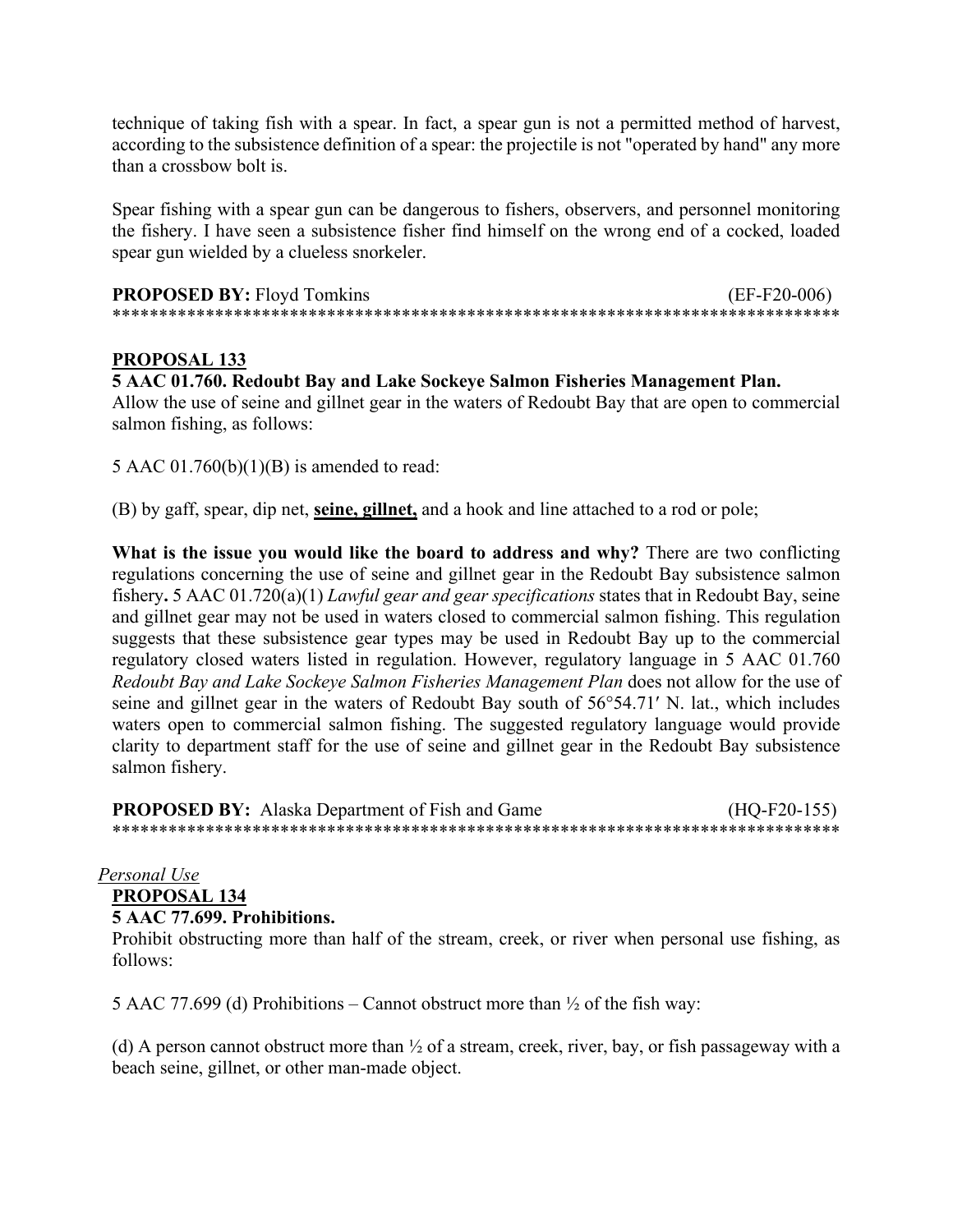**What is the issue you would like the board to address and why?** In the past on Prince of Wales Island, personal use or subsistence salmon fishermen would obstruct large percentages of streams, rivers, or bays with personal use nets. There were no regulations preventing such actions. Concerned residents notified ADF&G commercial fish of the common practice and the lack of a regulation preventing a person from stretching a net across a stream. Other areas of the state have regulations preventing a person from obstructing more than half of a fish stream.

ADF&G commercial fish listed "A person cannot obstruct more than ½ of a stream, creek, river, bay, or fish passageway with a beach seine or gillnet" as a condition of a personal use /subsistence salmon permit. Adding this condition as a regulation to personal use and subsistence administration code will ensure in future years, the condition is not removed. Southeast Alaska has several small streams with small runs of desired salmon species. The only suggested change to the condition if passed into regulation is the addition of a man-made object. People have been observed using vessels such as a barge or sport boats in addition to their nets to capture the maximum amount of fish as they can.

**PROPOSED BY:** East Prince of Wales Fish and Game Advisory Committee (EF-F20-096) \*\*\*\*\*\*\*\*\*\*\*\*\*\*\*\*\*\*\*\*\*\*\*\*\*\*\*\*\*\*\*\*\*\*\*\*\*\*\*\*\*\*\*\*\*\*\*\*\*\*\*\*\*\*\*\*\*\*\*\*\*\*\*\*\*\*\*\*\*\*\*\*\*\*\*\*\*\*

# **PROPOSAL 135**

### **5 AAC 77.682. Personal use salmon fishery.**

Allow permits to be issued for the personal use taking of king and coho salmon, as follows:

5AAC 77.682(c) [THE DEPARTMENT SHALL NOT ISSUE A PERMIT FOR THE TAKING OF KING OR COHO SALMON, BUT] **K**ing and coho salmon taken incidentally by gear operated under terms of a personal use permit for other salmon are legally taken and possessed for personal use purposes.

**What is the issue you would like the board to address and why?** Delete the first phrase in this regulation that prohibits issuance of personal use permits for taking of King and Coho salmon. This regulation is contrary...

- to statute AS16.05.251(d) which requires "fair and reasonable" personal use fishing opportunities.
- to regulation 5AAC 77.001 which describes the intention of the personal use fishing category to provide "efficient" harvesting of fish for personal use by residents who are precluded from participating in subsistence fisheries.
- to 5AAC 77.001(b) which states a personal use fishery will be allowed when..... "in the broad public interest".
- to AG opinion which supports 5AAC 77.001 and AS16.05.251 and "Legislative History", which states the legislative intent to "require" the board to provide "fair and reasonable" opportunity for personal use fishing. See e.g. 1985 House J. 584-585, 920-921, 1230- 1231(letters of intent) secs, 3. 11. ch.52 SLA 1986.
- to the intent and spirit of both the Legislature and the Board of Fisheries.
- Also, this regulation inhibits even considering king and coho for personal use fisheries.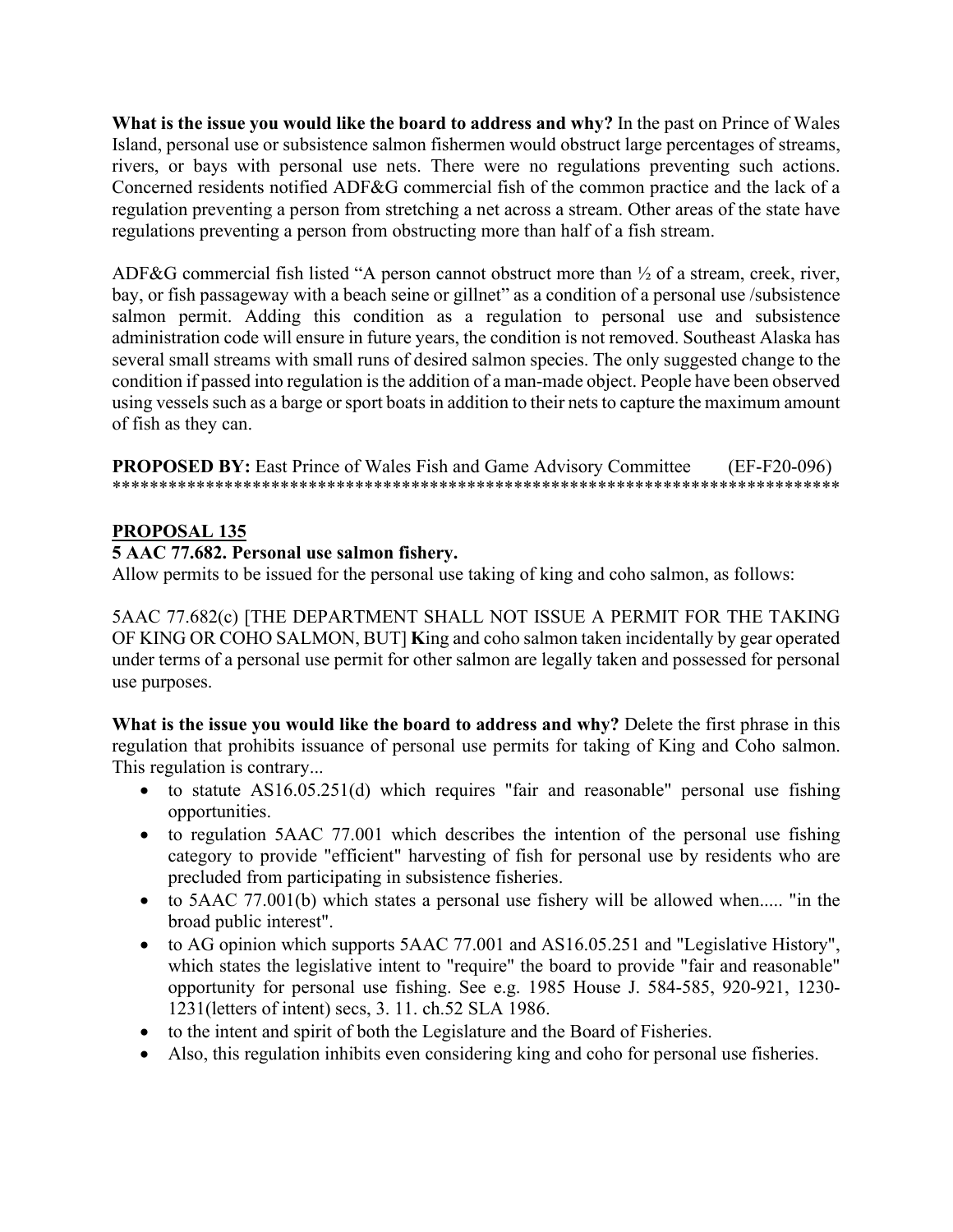# 5 AAC 77.682. Personal use salmon fishery.

Include commercial harvested salmon to fish that may not be possessed on the same day sport or personal use salmon are taken, as follows:

No person may possess personal use-taken and sport taken or commercial taken salmon on the same day.

What is the issue you would like the board to address and why? To help prevent personal use fishing as a method of illegal commercial fishing.

**PROPOSED BY:** Michael Fox  $(EF-F20-024)$ 

#### PROPOSAL 137

# 5 AAC 77.682. Personal use salmon fishery.

Prohibit personal use proxy permits at Sweetheart Creek, as follows:

The use of proxies for the sweetheart creek personal use fishery is not permitted.

What is the issue you would like the board to address and why? It is not uncommon for some participants in the Sweetheart Creek Personal Use fishery to fish a proxy along in addition to their personal limit. The issue is there are limited spots to successfully harvest fish along Sweetheart Creek. Fishery participants with proxy permits -- especially groups in possession of multiple proxy permits -- naturally take more time to fill their proxy permits and thereby limit access by other people wishing to participate in the fishery.

The limit of 25 for Sweetheart Creek was established arbitrarily using the justification of "fairness", as noted in the findings document 2016-281-FB.

Allowing the use of proxies is contrary to the justification of fairness used to set the limit of 25, as it makes it more difficult for some fishery participants to access productive spots along the creek if other participants are in those spots for extended periods of time while essentially filling two (2) limits.

I understand that some members of the community benefit from these proxy fish, but given there is no annual harvest limit, they could simply have people who would normally fish proxies for them return to the creek to harvest another limit.

| <b>PROPOSED BY:</b> Nicholas Orr | (EF-F20-029) |
|----------------------------------|--------------|
|                                  |              |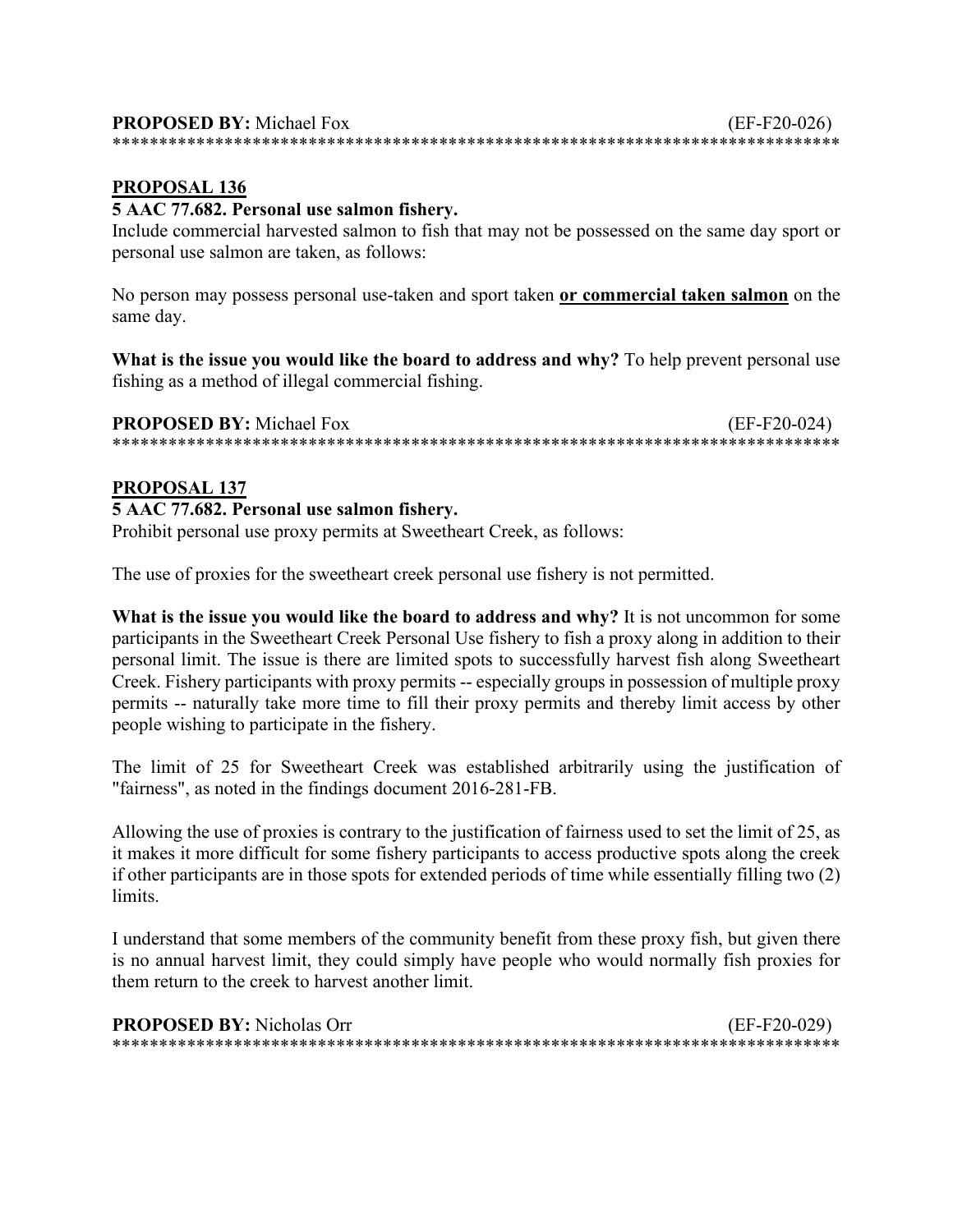### **5 AAC 77.682. Personal use salmon fishery.**

Create salmon personal use fisheries in marine waters of the Juneau Management Area, as follows:

Require ADF&G to issue personal use permits for "efficient" harvest of sockeye salmon in the marine waters of the Juneau Area.

**What is the issue you would like the board to address and why?** Currently there is very little opportunity for personal use harvest of sockeye in the Juneau area. Statute (AS16.05.251) requires a fair and reasonable opportunity to personal use fish. Legislative intent is to provide fair and reasonable opportunity to personal use fish. The intent of the personal use fishing category is to provide "efficient" harvest by residents (5AAC 77.001).

Regulation 5AAC 77.682 says ...

(a) Salmon may only be taken under the authority of a personal use fishing permit.

(h) Salmon may be taken at any time except...(1) as may be restricted under the terms of a personal use fishing permit.

Yet; contrary to Legislative Intent, and the underlying intent of the creation of the personal use fishing category; ADF&G does not provide "fair and reasonable" or "efficient" harvest opportunities in the Juneau area.

**PROPOSED BY:** Michael Fox (EF-F20-054) \*\*\*\*\*\*\*\*\*\*\*\*\*\*\*\*\*\*\*\*\*\*\*\*\*\*\*\*\*\*\*\*\*\*\*\*\*\*\*\*\*\*\*\*\*\*\*\*\*\*\*\*\*\*\*\*\*\*\*\*\*\*\*\*\*\*\*\*\*\*\*\*\*\*\*\*\*\*

#### **PROPOSAL 139**

### **5 AAC 77.682. Personal use salmon fishery.**

Modify where personal use fishing can occur in the Taku River to include all of Section 11-B and remove dates when the fishery can occur, as follows:

The proposed solution is to provide ADF&G management with the authority (under 5 AAC 77.682) to issue personal use permits for harvest of Taku River sockeye salmon using gillnet gear in marine waters of District 111. Permits would limit the time and area so as to eliminate conflicts with commercial fishing and address specific stock concerns. The simplest solution would be to repeal 5 AAC 77.682 (h)(3) [(3) IN THE TAKU RIVER DRAINAGE, SOCKEYE SALMON MAY BE TAKEN ONLY IN WATERS FROM THE TAKU RIVER LODGE UPSTREAM TO THE UNITED STATES/CANADA BORDER AND ONLY FROM JULY 1 THROUGH JULY 31.] and replace 5 AAC 77.682 (n)(1) with **sockeye salmon may be taken for personal use in section 11B under conditions specified in a household personal use permit** [SOCKEYE SALMON MAY NOT BE TAKEN FOR PERSONAL USE], and except that in the following waters sockeye salmon may be taken with the following possession and annual limits:.

**What is the issue you would like the board to address and why?** The accessibility, availability, and quality of personal use sockeye salmon for Juneau fishermen in District 111 is severely limited,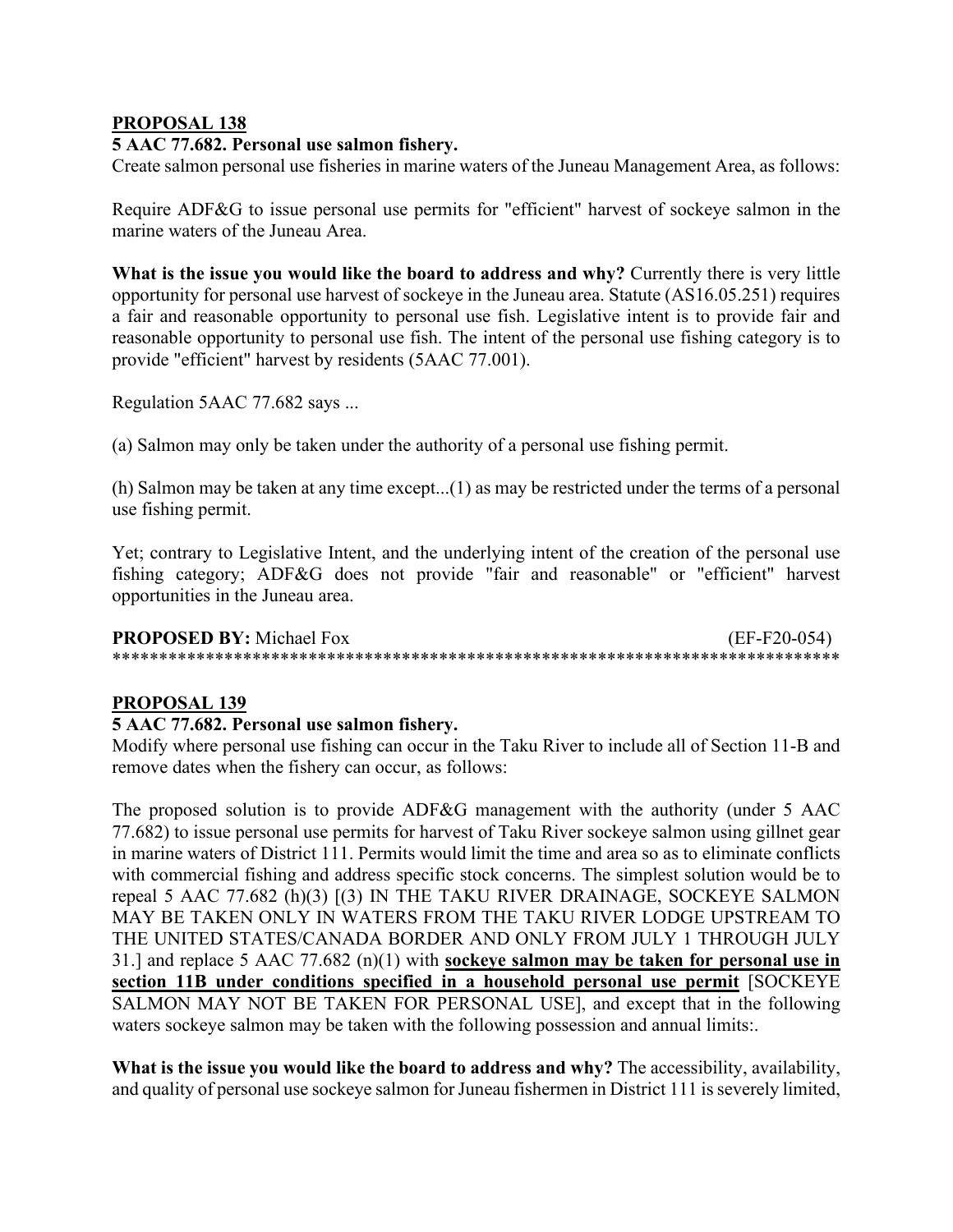resulting in the inability of many Juneau residents to realize a fair and reasonable opportunity to harvest sockeye salmon, contributes to over-escapement of Taku River sockeye salmon, and reduces the justification for current catch-sharing agreements between Alaska and Canada. Personal use fishing is currently limited to the upper U. S. section of the Taku River (above Taku River Lodge to the Canadian Border) and Sweetheart Creek, a small creek approximately 37 miles from Juneau. The opportunity to harvest returning salmon is seriously limited by weather, equipment needs, and competition with other users. Unharvested fish in the marine waters contribute to over-escapement (2015-2017 escapements averaged 168% of the upper escapement goal), failure to achieve maximum sustained yield, and possible detrimental impacts on production. And the inability to harvest U. S. allowable catch limits (the commercial gillnet fishery only caught a 2015-2017 average of 53% of the U. S. allowable catch) could result in catch sharing agreements being reexamined in future U.S./Canada negotiations.

#### **PROPOSED BY:** John Clark (HQ-F20-042) \*\*\*\*\*\*\*\*\*\*\*\*\*\*\*\*\*\*\*\*\*\*\*\*\*\*\*\*\*\*\*\*\*\*\*\*\*\*\*\*\*\*\*\*\*\*\*\*\*\*\*\*\*\*\*\*\*\*\*\*\*\*\*\*\*\*\*\*\*\*\*\*\*\*\*\*\*\*

# **PROPOSAL 140**

#### **5 AAC 77.682. Personal use salmon fishery.**

Add section 11-B as a personal use salmon fishing area when the area is closed to the commercial drift gillnet fishery, as follows:

(C) Taku Inlet - Commercial Fishing District 11B during periods closed to commercial fishing: the possession and annual limit are as specified in (f) of this section.

**What is the issue you would like the board to address and why?** Provide Juneau area residents with a fair and reasonable opportunity to personal use fish for sockeye salmon. As required by statute AS16.05.251(d) and pursuant to the underlying purpose of the board's creation of the personal use fishing category to allow efficient harvesting of fish by individuals who were precluded from participating in subsistence fisheries. (ref. AG opinion dated 3/21/96 #663-96- 0266).

| <b>PROPOSED BY: Mike Fox</b> | $(EF-F20-021)$ |
|------------------------------|----------------|
|                              |                |

### **PROPOSAL 141**

#### **5 AAC 77.682. Personal use salmon fishery.**

Add section 11-B as a personal use salmon fishing area when the area is closed to the commercial drift gillnet fishery, as follows:

5AAC 77.682(h) Salmon may be taken anytime except

# **(4) in commercial fishing district 11B, sockeye salmon may be taken only during periods closed to commercial fishing.**

**What is the issue you would like the board to address and why?** Provide Juneau area residents a fair and reasonable opportunity to personal use fish for sockeye salmon. And, to provide a personal use sockeye fishery in marine waters.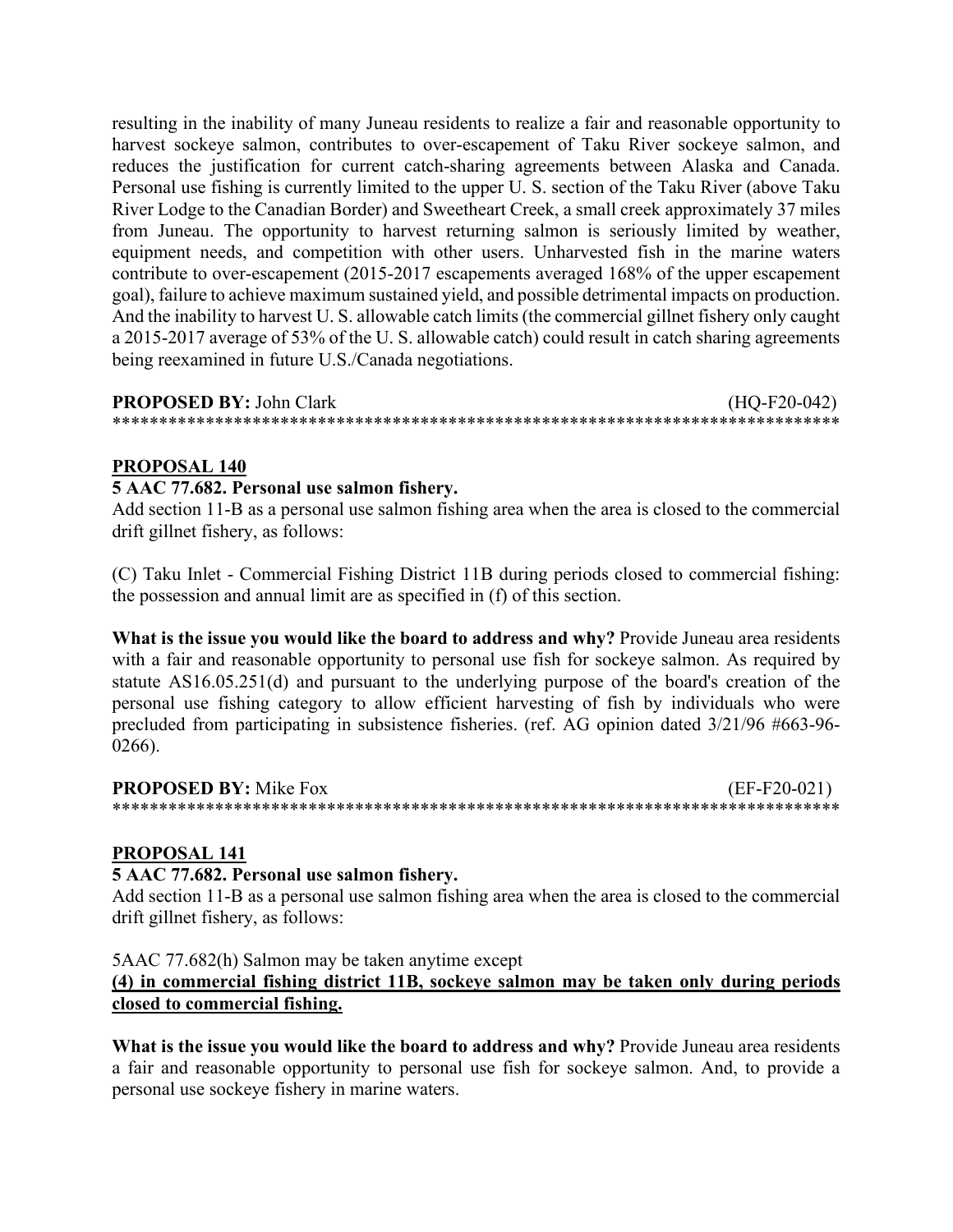Juneau Residents are precluded from Federal subsistence fisheries, and the State has designated Juneau area waters as non-subsistence.

5AAC 77.001 states the intent of the personal use category is to provide "efficient" harvesting by residents precluded from subsistence fisheries. AS16.05.251(d) requires "fair and reasonable" personal use opportunities. Legislative Intent is to "require" the Board of Fish to provide "fair and reasonable" opportunity for personal use fishing. See e.g. 1985 House J.584-585, 920-921, 1230- 1231 (letters of intent) secs, 3. 11. ch.52 SLA 1986.

| <b>PROPOSED BY:</b> Michael Fox | $(EF-F20-027)$ |
|---------------------------------|----------------|
|                                 |                |

### **PROPOSAL 142**

#### **5 AAC 77.678. Personal use smelt fishery.**

Establish bag and possession limits and lawful gear for smelt fishing in the Ketchikan area, as follows:

#### 5 AAC 77.678 Smelt may be taken for personal use at any time **in Ketchikan District (1) The daily and possession limit is 50 pounds per individual (2) Allowed gear: dip nets and throw nets Proxy fishing allowed on behalf of qualified fishing permit holders**

**What is the issue you would like the board to address and why?** Firstly, the Ketchikan Indian Community Tribal Government (KIC) strongly supports the Customary and Traditional Use designation for ooligan on the Unuk River. Secondly, KIC does not support a commercial ooligan fishery in Ketchikan Management Area and would like it stricken from the fishing regulations. Thirdly, KIC supports the following proposal that would support limited access to harvestable ooligan resources until such a time as native fishing rights are fully and adequately addressed.

The Department of Fish and Game has been closing the eulachon (ooligan) fishery on the Unuk River and elsewhere in Ketchikan District since 2005. This has been a customary and traditional use area for indigenous people in the region and a source of subsistence and trade. Ooligan as the native peoples call this small anadromous fish have been eaten fresh smoked and been converted to ooligan grease. This cultural practice has been all but eliminated for over a decade and elders have been deprived of this subsistence resource and young people have not been exposed to harvesting, eating and preparing ooligan an important part of their cultural heritage. The eulachon population levels on the Unuk River and elsewhere in SE Alaska are not accurately known due to insufficient monitoring. Allowing fishing with adequate harvest reporting would provide additional information not currently being collected on population trends, and can be used to adaptively manage the fishery based on creel census and the additional catch per unit effort information rather than taking the very conservation approach of annually closing the fishery altogether. If ooligan are present in numbers that warrant the effort and expense of harvesting small amounts for personal use the ADFG should allow for this culturally significant fishery. Due to a very narrow harvest window coupled with the challenges of getting to the Unuk River and other known spawning areas; the unpredictability of eulachon timing; and variation in spawning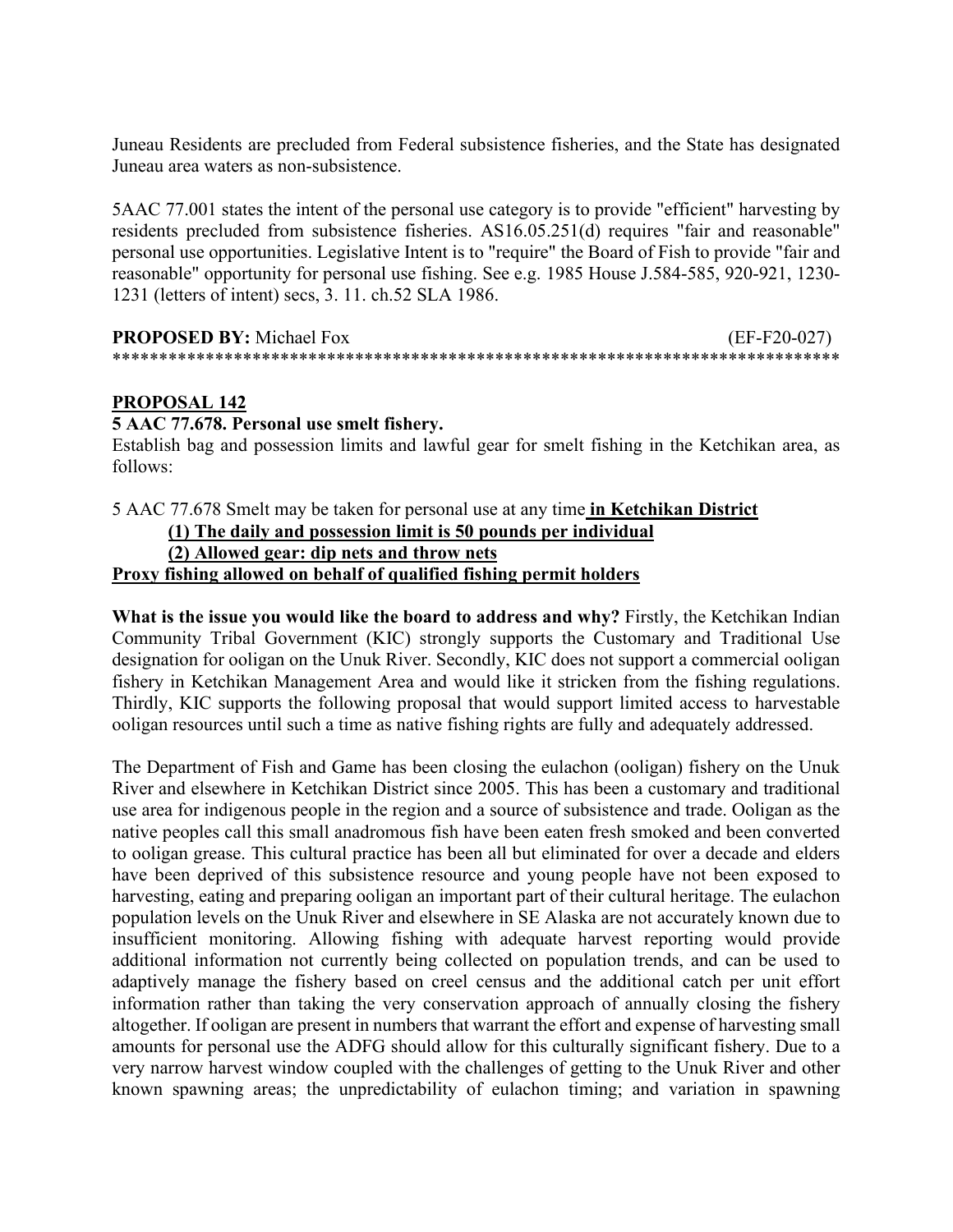locations it is expected any personal-use harvest impacts would be minimal, even without a bag limit. With the addition of a bag limit coupled with the traditional ecological knowledge and reverence for fisheries resource possessed by tribal fisherman whom are the primary user of this resources, population levels should not be significantly impacted. In addition, fish found in isolated tide pools can and should be collected, to avoid wanton waste of trapped fish. Also, a liberal proxy fishing policy should be allowed since most tribal members in the region do not have the ability to access the ooligan resources due to distance from population centers. There is a high cost of travel associated with fishing for ooligan in locations such as the Unuk River; a small bag limit makes such travel unfeasible.

#### **PROPOSED BY:** Ketchikan Indian Community (HQ-F20-053) \*\*\*\*\*\*\*\*\*\*\*\*\*\*\*\*\*\*\*\*\*\*\*\*\*\*\*\*\*\*\*\*\*\*\*\*\*\*\*\*\*\*\*\*\*\*\*\*\*\*\*\*\*\*\*\*\*\*\*\*\*\*\*\*\*\*\*\*\*\*\*\*\*\*\*\*\*\*

*Sport*

# **PROPOSAL 143 5 AAC 47.XXX. New section.**

Require inseason reporting of nonresident sport fish harvest, as follows:

All non-resident sport fishermen in the Southeast and Yakutat Areas (fresh and saltwater) shall complete and submit a logbook of all fish and shellfish harvested. Harvest shall be documented in the logbook before leaving each fishing site. Logbooks shall be returned to the Alaska Department of Fish and Game by December 31 (or whatever date is appropriate) each year.

It is recommended that this regulation be evaluated after 6 years of harvest data has been gathered and analyzed to determine if the perceived increase in competition or use exists. If there are no documented problems then the regulation should be removed.

**What is the issue you would like the board to address and why?** The Southeast Alaska Subsistence Regional Advisory Council (Council) believes that the harvest of fish by non-resident sport anglers has increased in the Southeast and Yakutat Areas, while subsistence users have been subject to increasing regulation and restrictions and are experiencing a more difficult time competing for and harvesting fish and shellfish.

The only method to account for non-resident sport harvest is by a statewide mail survey. Other than major sport fisheries, response rates are too low to accurately assess if non-resident harvest is contributing to localized depletion of resources or if the competition with subsistence users is increasing.

The Council also believes that unguided non-resident sport fishermen are taking multiple daily harvest limits. The Council believes harvest limits for unguided non-residents are not enforced and are unaccounted, since non-resident unguided fishermen do not have to record their harvest, except for species with an annual limit, before leaving the fishing site; unlike subsistence fishermen.

Presently, recording species with an annual limit is only an enforcement tool. It does not contribute to harvest accounting since there is no requirement to submit the harvest record to ADF&G.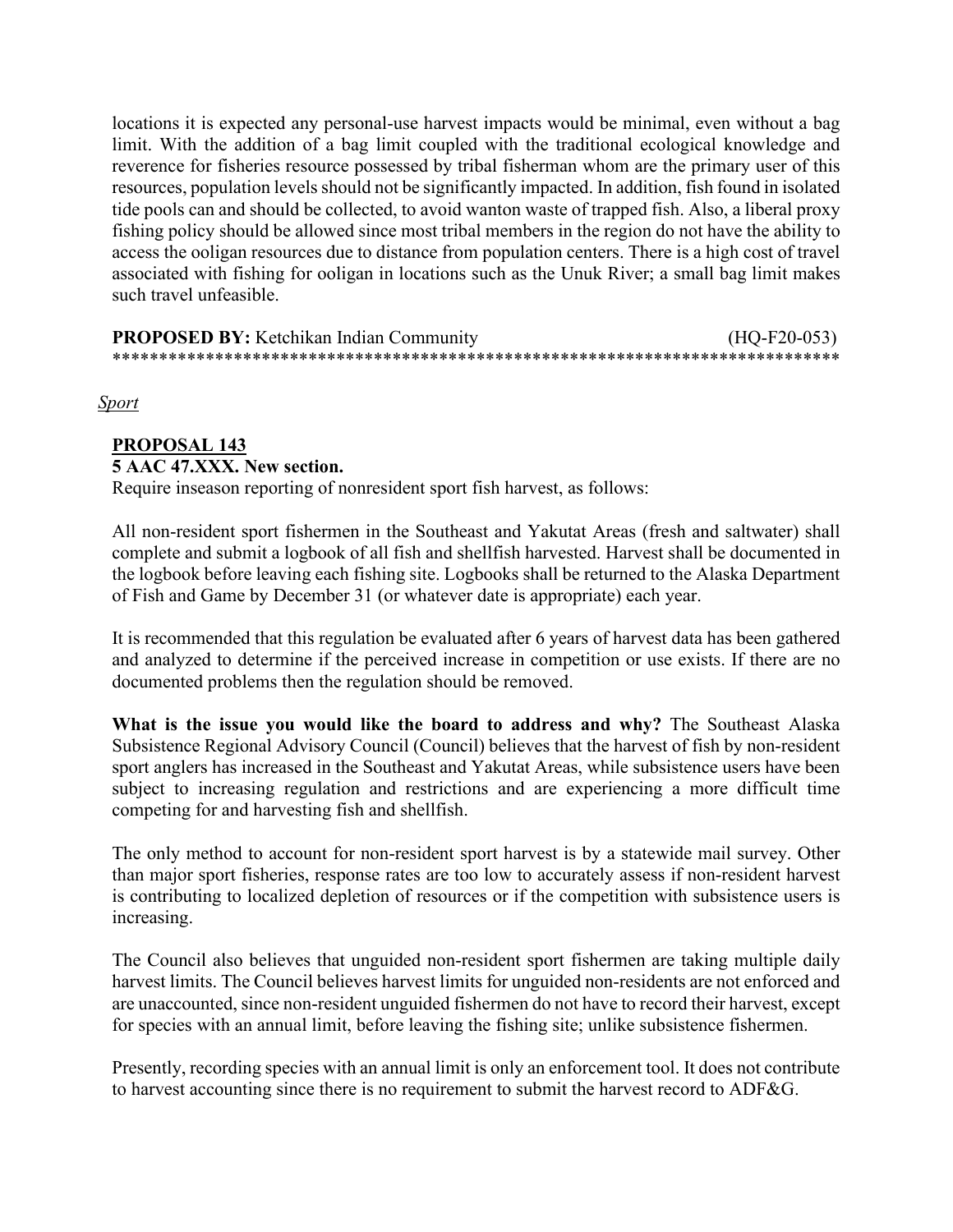## **5 AAC 47.XXX. New section.**

Establish a logbook program for rental vessels used in Southeast Alaska sport fisheries, as follows:

We propose the Board of Fisheries enact a new regulation (provided below) that will require catch records of all rented recreational vessels that engage in sportfishing activities. We are specifically proposing Halibut catch data be gathered with this new regulation, but we support catch data gathering for any other species that would provide valuable management information to the Department. We also feel it is vital to require the Department to share any data gathered under this new regulation with the appropriate departments of the IPHC, NPFMC and NOAA on an annual basis.

5 AAC 47.XXX New Section: Sport fishing **rental vessel angler and operator** reporting requirements.

(a) A sport fishing **rental vessel angler and/or operator** shall obtain and complete a State of Alaska, Department of Fish and Game, Division of Sport Fish, Saltwater **rental vessel operator and angler** Logbook and Vessel Registration, adopted by reference if operating in salt water;

(b) A logbook requires information necessary for the management and conservation of fishery resources and regulation of the **rental vessel** sport fishing industry, including:

(1) the division of motor vehicles boat registration number, issued under 2 AAC 70, or United States Coast Guard documentation number, of the vessels that are used to provide sport fishing **rental vessel** services in salt water;

(2) the locations where the sport fishing **rental vessel** services were provided;

(3) the effort, catch, and harvest of sport fish by persons who are clients, of a business that conducts sport fishing **rental vessel s**ervices;

(4) the name, address, telephone number and residency status of each **rental vessel angler**; and (5) any other information the department determines is necessary for the management and conservation of the fishery resource or the regulation of the **rental vessel** sport fishing industry.

(c) A **rental vessel operator and/or a rental vessel angler shall** complete a logbook in the manner and at the location specified in the logbook and present the logbook for inspection as required in 5 AAC 75.075.

(d) A person may not make a false entry in the logbook required in (a) of this section.

(e) The operator of a business that rents a vessel covered by this section is responsible for reporting logbook information and returning the completed logbook of each sport fishing **rental vessel angler** by the business to the department in the manner and time frame specified in the logbook.

**What is the issue you would like the board to address and why?** In recent years, there has been a large increase in the number of businesses in southeast Alaska that rent sportfishing vessels to primarily non-residents, who utilize this arrangement to qualify for more liberal "non-guided" bag limits for halibut. The Sitka Fish and Game Advisory Committee has received estimates that between 300 and 500 of these rental vessels are now operating in southeast Alaska. We believe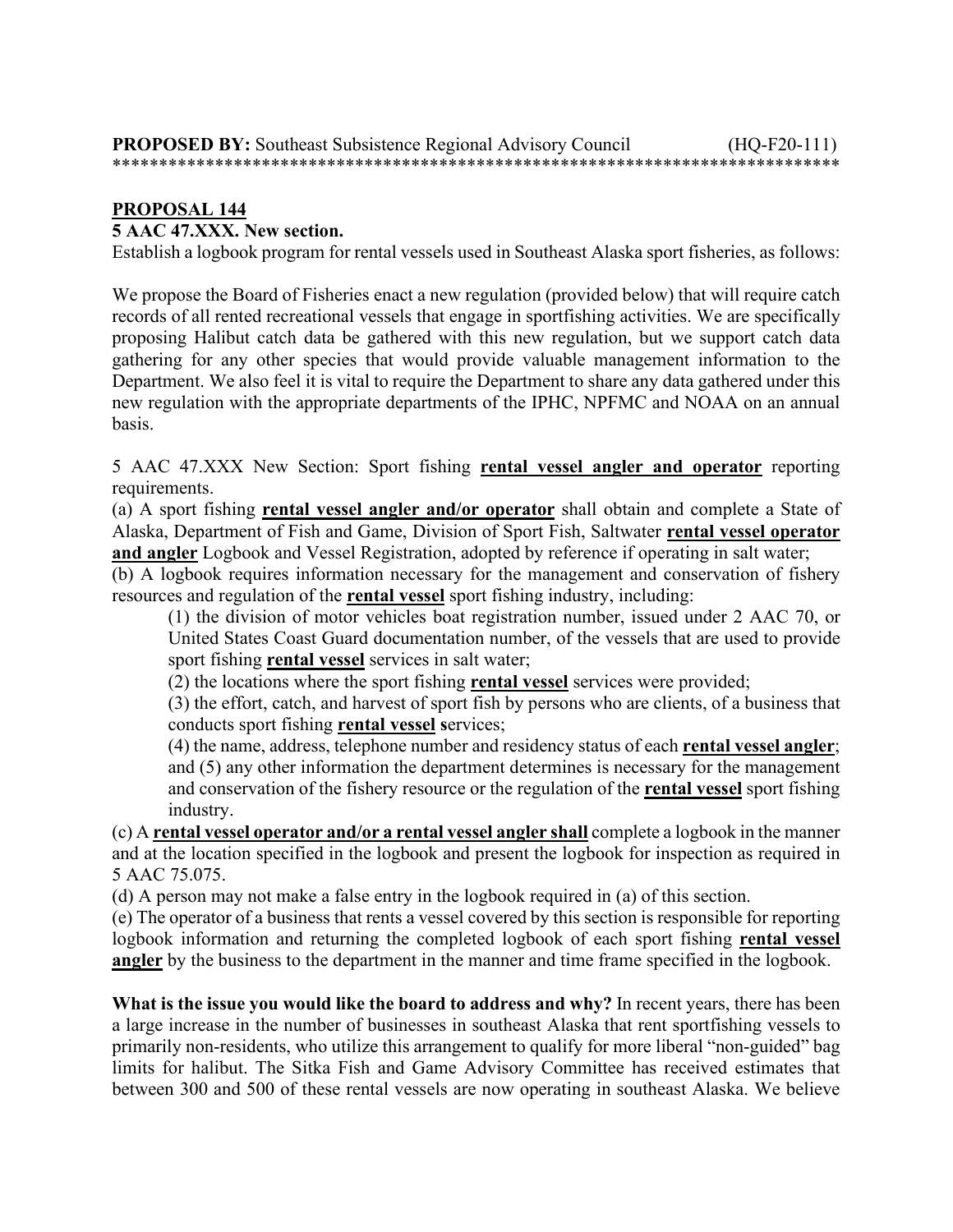these anglers, that are part of this new and growing user group, are responsible for a very significant harvest of sportfish (specifically halibut) that is currently not being taken into account by the IPHC, NPFMC, NOAA or the Alaska Department of Fish and Game (the Department) in their resource management responsibilities. There is currently no log keeping requirement for these vessels/anglers and, since the majority of these rented vessels operate from private docks or remote lodges, their harvest data is not captured by the Department's creel census efforts. We realize that halibut are managed by the IPHC, NPFMC and NOAA versus the state. We also realize that the federal government regulates "guided" versus "non-guided" anglers separately whereas the state routinely establishes different sport fishing bag limits for "residents" versus "non-residents". This definitely creates some potential jurisdictional issues for what we want to accomplish which is "quantify the harvest of sport fish by non-resident anglers fishing from rented vessels. While the Department may or may not have the authority to regulate catch of halibut, we believe they do have the authority to require catch reporting, similar to the reporting requirements for Sport Fishing guide and operators (5 AAC 75.076). The NPFMC took up this topic in 2017, 2018 and 2019 and, while agreeing on the need to get information on how many un-guided rental vessels are in operation and how many Halibut they are harvesting, they have so far failed to take any action. We respectfully submit that it is time for the Board of Fisheries to take a leadership role in this matter and establish new regulations to start gathering the needed management data.

#### **PROPOSED BY:** Sitka Fish and Game Advisory Committee  $(HQ-F20-083)$

# **PROPOSAL 277**

#### 5 AAC XX.XXX. New section.

Align bag limits for non-resident unguided halibut harvest from rental vessels in Southeast Alaska with NOAA bag limits for guided anglers in Halibut Management Area 2C, as follows:

We propose that one of the following actions be approved by the Board of Fisheries (BOF). They are listed in preferential order with the most preferred option listed first.

- 1. Enact a new state regulation that would require any Non-Resident Unguided Angler fishing from a rented vessel in the waters of Southeast Alaska to abide by the NOAA halibut bag limits then in effect for Guided Anglers in Halibut Management Area 2C.
- 2. Enact a new regulation that any Non-Resident Unguided Angler fishing from a rented vessel in the waters of the Sitka LAMP to abide by the NOAA halibut bag limits then in effect for Guided Anglers in Halibut Management Area 2C.
- 3. Should proposal #1 or #2 fail, we request the Board of Fish to engage with NOAA and the NPFMC to come to an agreeable management plan for regulating the harvest of halibut by requiring Non-Resident Unguided Anglers fishing from a rented vessel, to follow the same bag limits as set for Guided Anglers in Area 2C.

What is the issue you would like the board to address and why? In recent years, there has been large growth of businesses in Southeast Alaska that rent sportfishing vessels to non-residents, who utilize this arrangement to qualify for more liberal "Non-Guided" bag limits for Halibut. Most of these vessels are smaller than the average charter vessel and, as a result, these anglers focus their halibut harvests in areas close to the communities of Southeast AK. The Sitka Fish and Game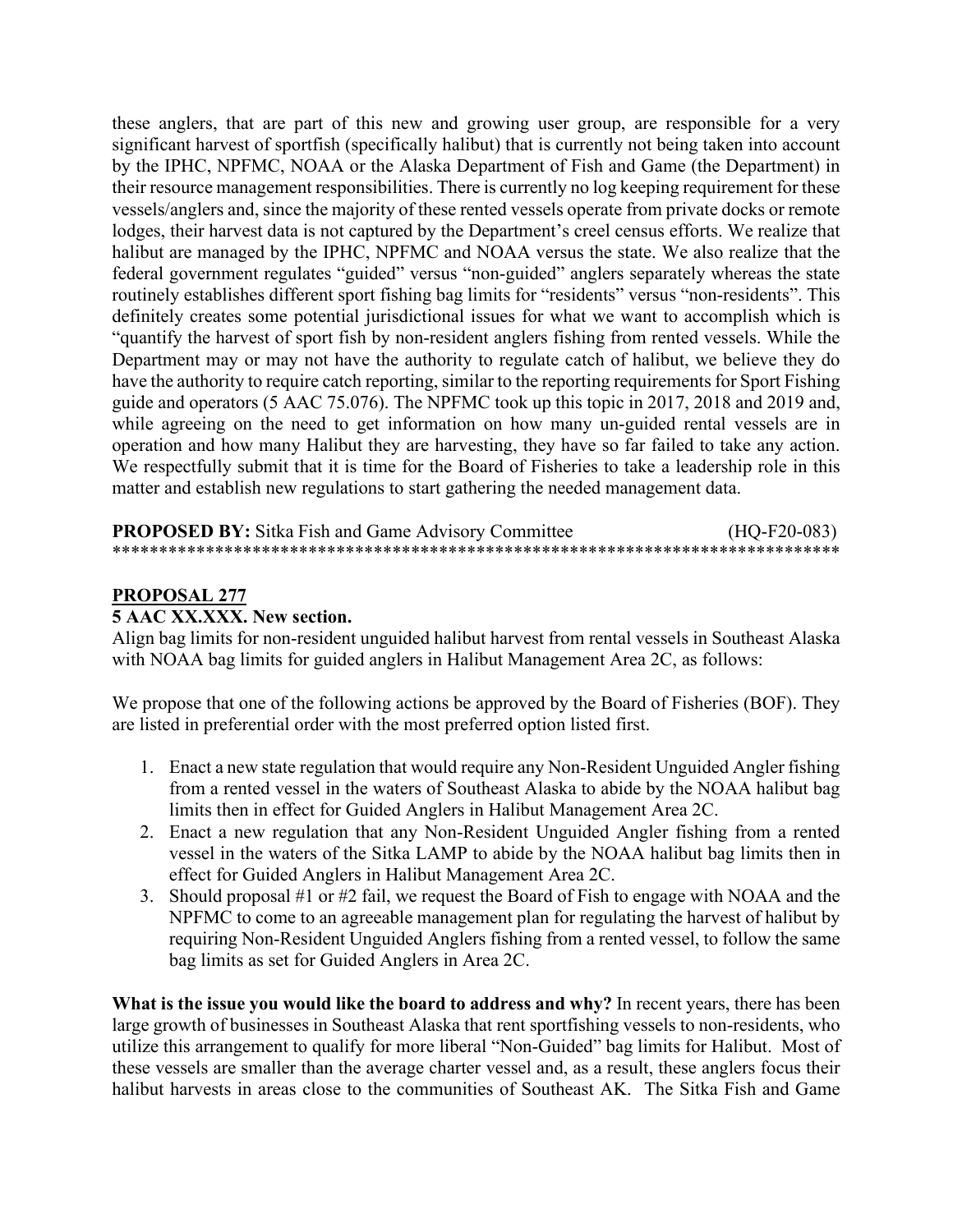Advisory Committee believes this activity reduces the opportunity for resident anglers to harvest halibut close to our homes. We realize that halibut are managed by NOAA and the NPFMC versus the State. We also realize that NOAA regulates "Guided" versus "Non-Guided" anglers separately whereas the state routinely establishes different sport fishing bag limits for "Residents" versus "Non-Residents". This definitely creates some potential jurisdictional issues for what we want to accomplish which is "increase resident's opportunity to harvest halibut near our homes". Several years ago, the Sitka AC was the driving force in the creation of the Sitka Area Local Management Plan (LAMP), which restricted "Guided" anglers from taking halibut from the waters near Sitka during the months of June, July and August. While it would seem simple to just extend this restriction to "Non-Guided" anglers to reduce the harvest of anglers fishing from rented vessels, this action would also reduce bag limits for all local resident anglers fishing from their own vessels with their resident families and friends, in addition to any non-residents that are in town visiting and fishing from these locally owned and operated vessels. We specifically worded our proposals below to read "Non-Resident Unguided Anglers fishing from rented vessels" so that residents that do not live in a designated rural area (and thus not eligible for subsistence Halibut harvesting) will also have their local waters protected.

**PROPOSED BY:** Sitka Fish and Game Advisory Committee (HQ-F20-175) \*\*\*\*\*\*\*\*\*\*\*\*\*\*\*\*\*\*\*\*\*\*\*\*\*\*\*\*\*\*\*\*\*\*\*\*\*\*\*\*\*\*\*\*\*\*\*\*\*\*\*\*\*\*\*\*\*\*\*\*\*\*\*\*\*\*\*\*\*\*\*\*\*\*\*\*\*\*

#### **PROPOSAL 145**

**5 AAC 47.020. General provisions for seasons and bag, possession, annual, and size limits for the salt waters of the Southeast Alaska Area. and 5 AAC 47.022. General provisions for seasons and bag, possession, annual, and size limits for the fresh waters of the Southeast Alaska Area.**

Establish nonresident bag, possession, and annual limits for coho and sockeye salmon in the fresh and salt waters of the Southeast Alaska Area, as follows:

#### 5 AAC 47.020:

. . . the following are the general provisions for the seasons and bag, possession, annual, and size limits that apply to sport fishing for finfish and shellfish in the salt waters of the Southeast Alaska Area:

(1) king salmon: may be taken from January 1 - December 31; must be 28 inches or greater in length; the commissioner shall establish bag, possession, and annual limits, by emergency order, as specified in 5 AAC 47.055; a harvest record is required for a nonresident as specified in 5 AAC 75.006;

#### **(2) Coho salmon: may be taken from January 1–December 31 as follows:**

#### **(A) resident: 16 inches or greater in length; bag limit of six fish; possession limit of 12 fish**

**(B) nonresident: 16 inches or greater in length; bag limit of four fish; possession limit of eight fish; and an annual limit of sixteen fish; a harvest record is required for a nonresident as specified in 5 AAC 75.006**

**(3) sockeye salmon: may be taken from January 1 - December 31 as follows:**

# **(A) resident: 16 inches or greater in length; bag limit of six fish; possession limit of 12 fish**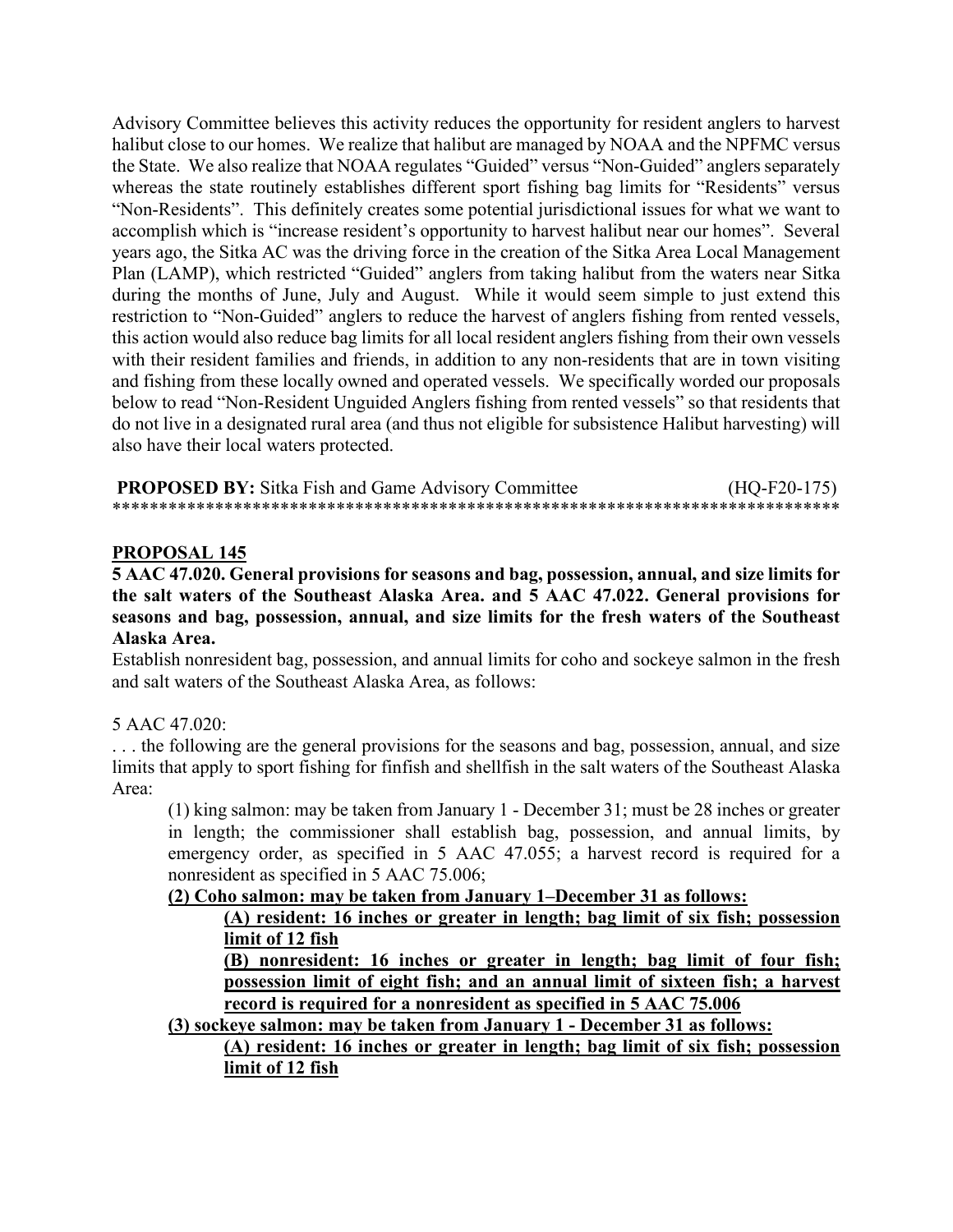**(B) nonresident: 16 inches or greater in length; bag limit of four fish; possession limit of eight fish; and an annual limit of sixteen fish; a harvest record is required for a nonresident as specified in 5 AAC 75.006**

(4) salmon**, other than king salmon, coho salmon, and sockeye salmon:** may be taken from January 1 - December 31; no annual limit; no size limit; bag and possession limits, as follows:

(A) 16 inches or greater in length; bag limit of six fish per species; possession limit of 12 fish per species;

5 AAC 47.022:

… this section contains the general provisions for the seasons and bag, possession, annual, and size limits that apply to sport fishing for finfish in the fresh waters in Southeast Alaska Area.

(b) In the fresh waters east of the longitude of Cape Fairweather:

(1) king salmon: sport fishing for king salmon is closed;

**(2) coho salmon: may be taken from January 1 –December 31 as follows:**

**(A) resident:**

**(i) 16 inches or greater in length; bag limit of six fish; possession limit of 12 fish;**

**(ii) Less than 16 inches in length: bag and possession limit of 10 fish in combination;**

**(B) nonresident:**

**(i) bag limit of four fish; possession limit of eight fish; and an annual limit of sixteen fish; a harvest record is required for a nonresident as specified in 5 AAC 75.006**

**(3) sockeye salmon: may be taken from January 1-December 31 as follows:**

**(A) resident:**

**(i) 16 inches or greater in length; bag limit of six fish; possession limit of 12 fish;**

**(ii) Less than 16 inches in length; bag and possession limit of 10 fish in combination;**

**(B) nonresident: bag limit of four fish; possession limit of eight fish; and an annual limit of sixteen fish; a harvest record is required for a nonresident as specified in 5 AAC 75.006**

(4) salmon**, other than king, coho, and sockeye salmon:** may be taken from January 1- December 31; no annual limit, no size limit; bag and possession limits, as follows:

(A) 16 inches or greater in length; bag limit of six fish per species; possession limit of 12 fish per species;

(B) less than 16 inches in length; bag and possession limit of 10 fish in combination;

**What is the issue you would like the board to address and why?** The Council recognizes that coho and sockeye salmon are the primary species targeted by subsistence users. Under the current general regulations, non-resident sport fisherman may take six coho and sockeye salmon per day, every day of the season. In contrast, an entire household of subsistence users typically may only harvest an annual limit of 20-50 fish from each of a limited number of sites. The proposed changes would put a ceiling on the annual harvest of each species by non-residents that is roughly comparable to the limits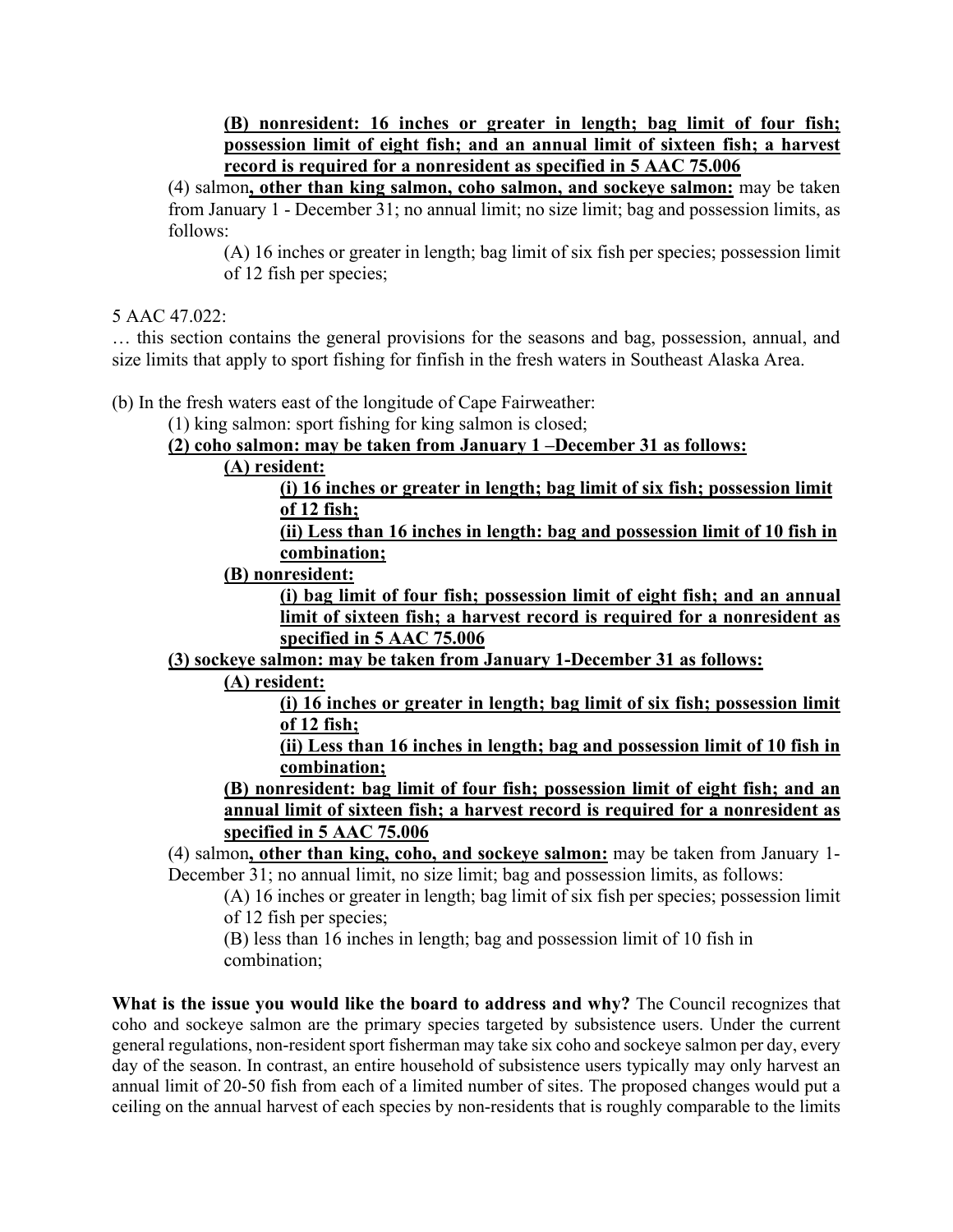placed on subsistence households. The Council believes that the proposed limits on non-resident harvest are adequate to allow ample sport fishing opportunity for visitors, while preventing excessive non-resident sport harvest of species important to subsistence users.

**PROPOSED BY:** Southeast Subsistence Regional Advisory Council  $(HQ-F20-109)$ 

# **PROPOSAL 146**

5 AAC 47.020. General provisions for seasons and bag, possession, annual, and size limits for the salt waters of the Southeast Alaska Area.

Establish nonresident bag and possession limits for coho, sockeye, chum, and pink salmon in salt waters of the Southeast Alaska Area, as follows:

Salt water

Coho, chum, pink, and sockeye salmon

16 inches or longer: 5 of each species per day, 10 of each species in possession for nonresidents.

What is the issue you would like the board to address and why? The Ketchikan Indian Community Tribal Government believes it is necessary to take action to prioritize the needs of tribal citizens that have existed in southeast Alaska since time immemorial. Now more than ever subsistence and personal use fishermen need these resources to sustain themselves in the face of financial instability. One way to help insure the needs of tribal citizens are met is to reduce the harvest of coho, chum, pink, and sockeye salmon by nonresident sports fishermen.

**PROPOSED BY:** Ketchikan Indian Community  $(HQ-F20-048)$ 

### **PROPOSAL 147**

5 AAC 47.022. General provisions for seasons and bag, possession, annual, and size limits for the fresh waters of the Southeast Alaska Area.

Establish nonresident bag and possession limits for coho salmon in the fresh waters east of the longitude of Cape Fairweather, as follows:

Freshwater Coho salmon Between Cape Fairweather and Dixon Entrance 16 inches or longer: 5 of each species per day, 10 of each species in possession for nonresidents.

What is the issue you would like the board to address and why? The Ketchikan Indian Community Tribal Government believes it is necessary to take action to prioritize the needs of tribal citizens that have existed in southeast Alaska since time immemorial. Now more than ever subsistence and personal use fishermen need these resources to sustain themselves in the face of financial instability. One way to help insure the needs of tribal citizens are met is to reduce the harvest of coho salmon by nonresident sports fishermen.

| <b>PROPOSED BY:</b> Ketchikan Indian Community | $(HQ-F20-049)$ |
|------------------------------------------------|----------------|
|                                                |                |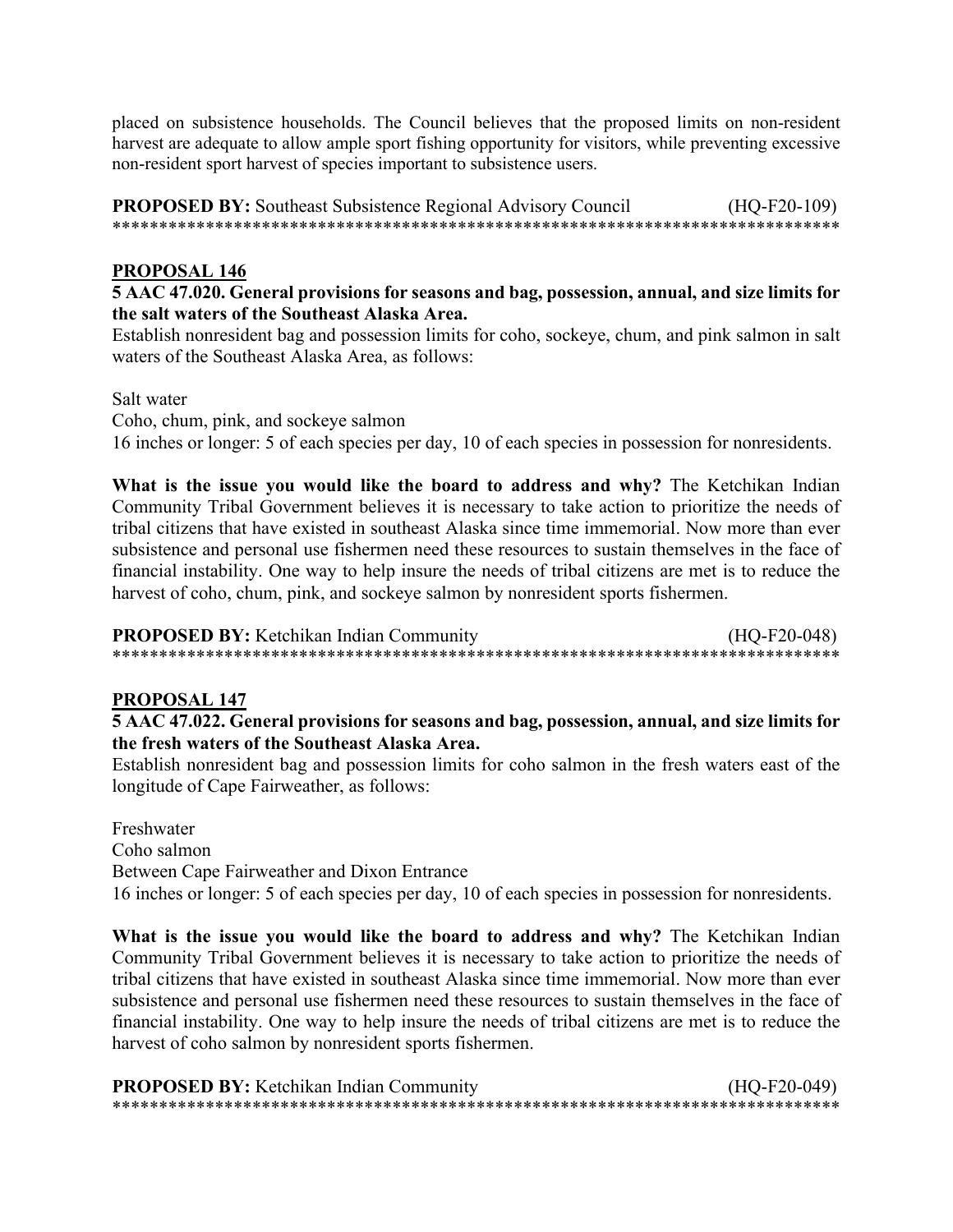# **5 AAC 47.022. General provisions for seasons and bag, possession, annual, and size limits for the fresh waters of the Southeast Alaska Area.**

Establish nonresident bag and possession limits for sockeye, chum, and pink salmon in fresh waters of the Southeast Alaska Area, as follows:

# Freshwater

Chum, pink, and sockeye salmon

16 inches or longer: 5 of each species per day, 10 of each species in possession for nonresidents.

**What is the issue you would like the board to address and why?** The Ketchikan Indian Community Tribal Government believes it is necessary to take action to prioritize the needs of tribal citizens that have existed in southeast Alaska since time immemorial. Now more than ever subsistence and personal use fishermen need these resources to sustain themselves in the face of financial instability. One way to help insure the needs of tribal citizens are met is to reduce the harvest of coho, chum, pink, and sockeye salmon by nonresident sports fishermen.

| <b>PROPOSED BY:</b> Ketchikan Indian Community | $(HQ-F20-050)$ |
|------------------------------------------------|----------------|
|                                                |                |

### **PROPOSAL 149**

**5 AAC 47.021. Special provisions for seasons, bag, possession, annual, and size limits, and methods and means for the salt waters of the Southeast Alaska Area.** 

Reduce saltwater coho salmon bag and possession limit in Puget Cove to two fish, as follows:

### 5 AAC 47.021(b)(5) is added:

(b) in the Yakutat vicinity;

 **(5) in all waters of Puget Cove, shoreward of the boundary defined by a line between 59°33'52.79"N lat. 139° 43'51.65"W long., and 59°33'49.92"N lat. 139°42'56.06"W long., the bag and possession limit for coho salmon 16 inches or greater in length is two fish.**

### **What is the issue you would like the board to address and why?**

Coho salmon staging in the nearshore salt waters of the Puget Cove lagoon area experience high levels of sport fishing pressure. This area is easily accessible from the Yakutat road system via several trails and is also adjacent to a sport fishing lodge and the Yakutat small boat harbor. Anglers targeting coho salmon in Puget Cove fish from the shoreline and from small boats.

Current coho salmon sport fishing regulations for this area are the general Southeast saltwater bag and possession limits of six fish per day, twelve in possession. A reduction of the bag and possession limit to two coho salmon would align sport fishing regulations in this lagoon area with other similar lagoons in the Yakutat area (Village Lagoon and Ankau Lagoon) that are easily accessible and receive higher levels of sport fishing pressure.

| <b>PROPOSED BY:</b> Alaska Department of Fish and Game | $(HQ-F20-163)$ |
|--------------------------------------------------------|----------------|
|                                                        |                |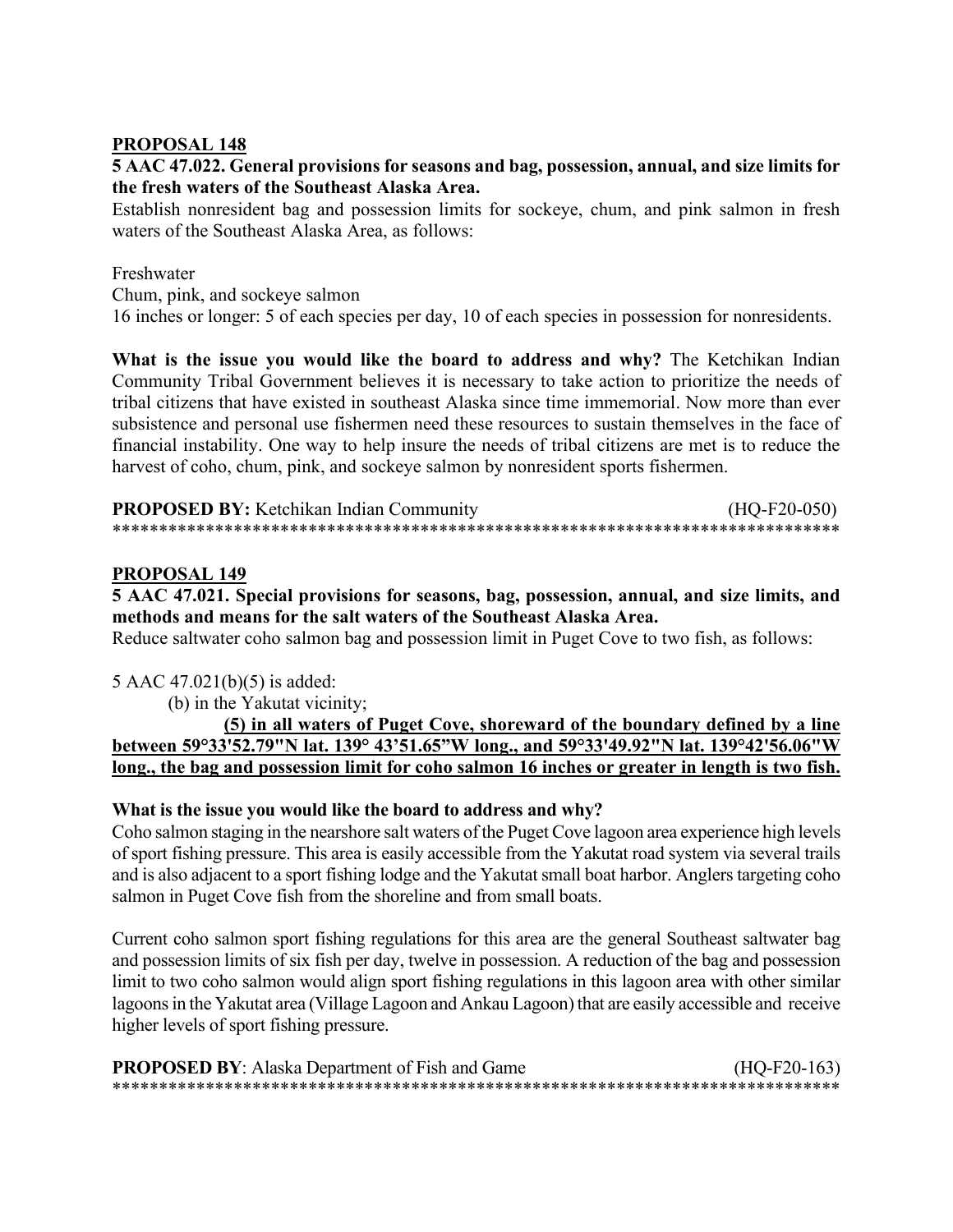**5 AAC 47.023. Special provisions for seasons, bag, possession, annual, and size limits, and methods and means for the fresh waters of the Southeast Alaska Area.**

Repeal rainbow trout size limits in Crystal, Glacier, and Moraine lakes, as follows:

5 AAC  $47.023(e)(1)(C)$  is amended to read:

(C) in [GLACIER LAKE, MORAINE LAKE, AND] Montana Creek, including McGinnis Creek, only unbaited, artificial lures may be used; and,

5 AAC  $47.023(e)(1)(N)$  is added to read:

**(N) in Crystal Lake, Glacier Lake and Moraine Lake,**

# **(i) the bag and possession limit for rainbow trout is five fish; no size limit; (ii) the bag and possession limit for cutthroat trout is two fish; must be no less than 14 inches and no greater than 22 inches.**

### **What is the issue you would like the board to address and why?**

In 2012 the department, in cooperation with the DIPAC hatchery, began stocking catchable-sized king salmon in Crystal, Glacier and Moraine lakes to provide additional sport fishing opportunity on the Juneau road system. However, in 2019 the stocking was changed to catchable sterile triploid rainbow trout ranging in size from 8 to 10 inches. In order to provide additional harvest opportunity for these stocked rainbow trout the Juneau area roadside length limit of 14 inch minimum and 22 inch maximum needs to be removed for rainbow trout in these lakes.

| <b>PROPOSED BY:</b> Alaska Department of Fish and Game | $(HQ-F20-160)$ |
|--------------------------------------------------------|----------------|
|                                                        |                |

### **PROPOSAL 151**

**5 AAC 47.023. Special provisions for season, bag, possession, annual, and size limits, and methods and means for the fresh waters of the Southeast Alaska Area.**

Prohibit guided sport fishing on the Salmon River near Gustavus, as follows:

Stop guided fishing on the Salmon River in Gustavus.

**What is the issue you would like the board to address and why?** I feel there needs to be a stop put on guided fishing on the Salmon River in Gustavus Alaska.

With the last numbers counted being 2000 in 2010 on Coho it doesn't seem to have the numbers to sustain impact like that of guided sport fishing! There has been a huge increase in sport fisherman being guided on the Salmon River.in the past few years. I feel the Salmon River in Gustavus is a local subsistence fishery!

| <b>PROPOSED BY: Steve Petty</b> | (EF-F20-128) |
|---------------------------------|--------------|
|                                 |              |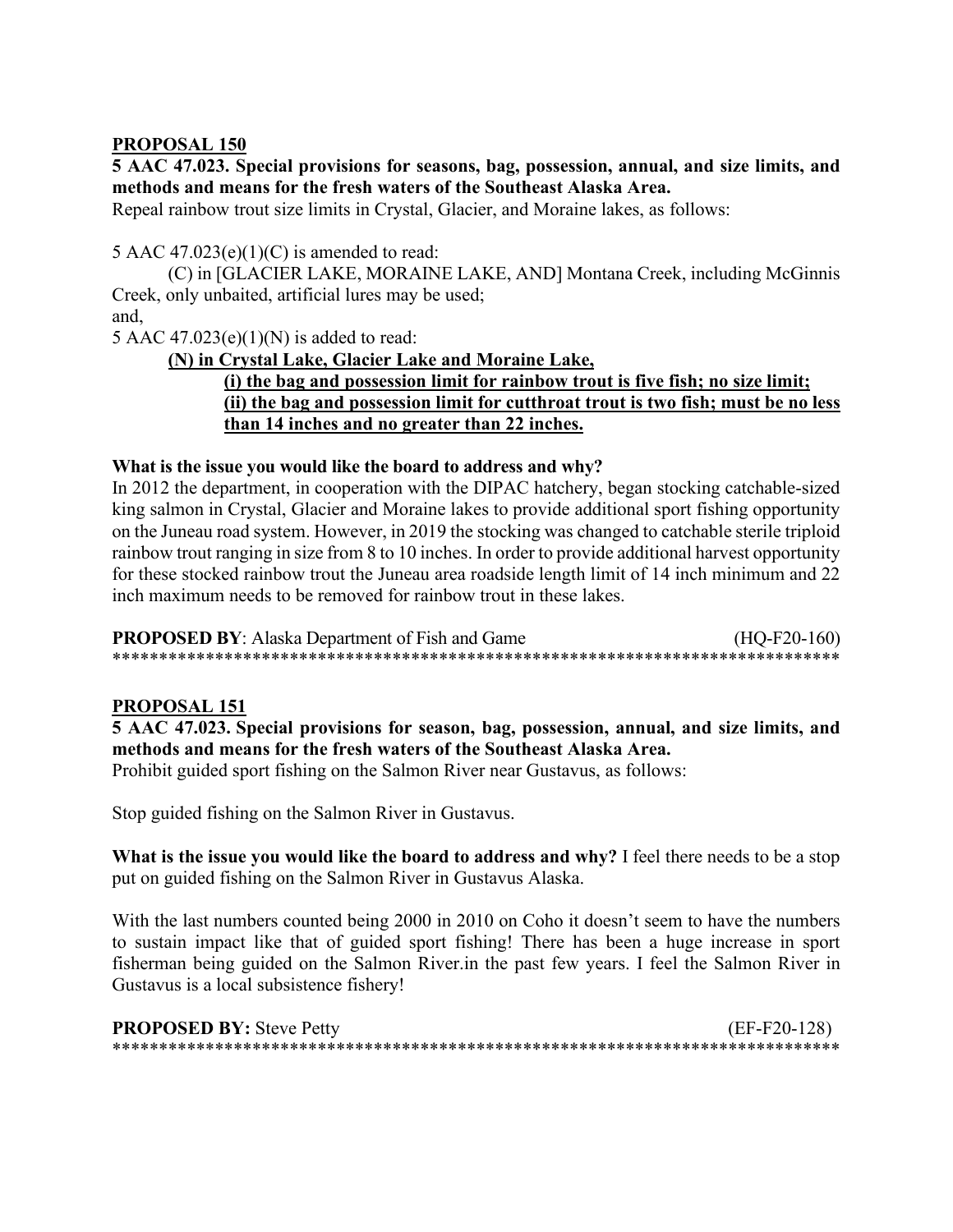**5 AAC 47.023. Special provisions for season, bag, possession, annual, and size limits, and methods and means for the fresh waters of the Southeast Alaska Area.**

Close sport fishing in a section of 108 Creek, as follows:

5 AAC 47.023(k)(1)(C) In 108 Creek, sport fishing is closed 300 feet upstream of the upper falls to 300 feet downstream of the lower falls.

**What is the issue you would like the board to address and why?** The residents of Whale Pass have seen a greater presence of un-guided non-resident sport fishing anglers fishing 108 Creek at the falls. These anglers will fish and catch a limit of salmon. They will continue to fish and practice catch and release for the remainder of the day. The anglers do not take into account the increased rate of mortality on the fish which are attempting to navigate up the falls to the spawning grounds. Closing a small area at the falls will decrease the morality of the fish attempting to navigate their way upstream. Sport fishermen flood the area below the falls because the salmon are pooled up prior to them attempting to navigate their way up the falls. With closing the area, sport fishermen still have plenty of areas to fish 108 Creek.

**PROPOSED BY:** East Prince of Wales Fish and Game Advisory Committee (EF-F20-087) \*\*\*\*\*\*\*\*\*\*\*\*\*\*\*\*\*\*\*\*\*\*\*\*\*\*\*\*\*\*\*\*\*\*\*\*\*\*\*\*\*\*\*\*\*\*\*\*\*\*\*\*\*\*\*\*\*\*\*\*\*\*\*\*\*\*\*\*\*\*\*\*\*\*\*\*\*\*

### **PROPOSAL 153**

**5 AAC 47.023. Special provisions for season, bag, possession, annual, and size limits, and methods and means for the fresh waters of the Southeast Alaska Area.** Close sport fishing in a section of Log Jam Creek, as follows:

Special provisions for fresh waters – Log Jam

5 AAC 47.023(k)(8)(E) In Log Jam Creek, sport fishing is closed 300 feet upstream of the upper falls to 300 feet downstream of the lower falls.;

**What is the issue you would like the board to address and why?** The residents of Coffman Cove have seen a greater presence of un-guided non-resident sport fishing anglers fishing at Log Jam Creek at the falls. These anglers will fish and catch a limit of salmon. They will continue to fish and practice catch and release for the remainder of the day. The anglers do not take in account of the rate of increased mortality on the fish which are attempting to navigate up the falls to the spawning grounds. Closing a small area at the falls will decrease the morality of the fish attempting to navigate their way upstream. Sport fishermen flood the area below the falls because the salmon are pooled up prior to them attempting to navigate their way up the falls. With closing the area, sport fishermen still have plenty of areas to fish Log Jam creek.

**PROPOSED BY:** The East Prince of Wales Fish and Game Advisory Committee (EF-F20-088) \*\*\*\*\*\*\*\*\*\*\*\*\*\*\*\*\*\*\*\*\*\*\*\*\*\*\*\*\*\*\*\*\*\*\*\*\*\*\*\*\*\*\*\*\*\*\*\*\*\*\*\*\*\*\*\*\*\*\*\*\*\*\*\*\*\*\*\*\*\*\*\*\*\*\*\*\*\*